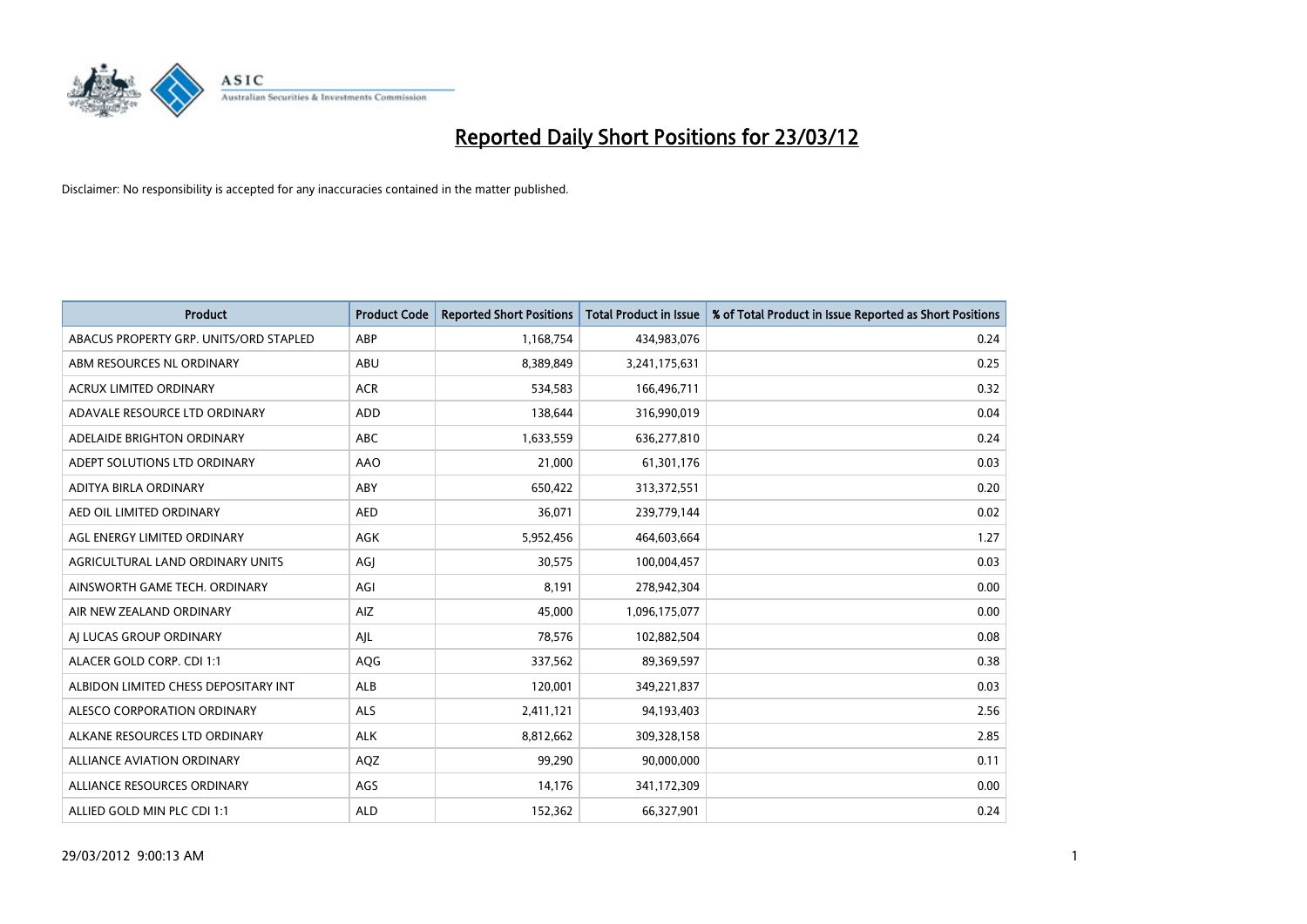

| <b>Product</b>                         | <b>Product Code</b> | <b>Reported Short Positions</b> | <b>Total Product in Issue</b> | % of Total Product in Issue Reported as Short Positions |
|----------------------------------------|---------------------|---------------------------------|-------------------------------|---------------------------------------------------------|
| ALLIED HEALTH LTD ORDINARY             | AHZ                 | 109,920                         | 726,690,961                   | 0.02                                                    |
| ALTONA MINING LTD ORDINARY             | <b>AOH</b>          | 771,623                         | 522,091,038                   | 0.15                                                    |
| ALUMINA LIMITED ORDINARY               | <b>AWC</b>          | 56,511,188                      | 2,440,196,187                 | 2.31                                                    |
| AMADEUS ENERGY ORDINARY                | AMU                 | 454,000                         | 267,016,552                   | 0.17                                                    |
| AMALGAMATED HOLDINGS ORDINARY          | AHD                 | 18,343                          | 157,596,140                   | 0.01                                                    |
| AMCOM TELECOMM. ORDINARY               | AMM                 | 80,000                          | 241,491,904                   | 0.04                                                    |
| AMCOR LIMITED ORDINARY                 | AMC                 | 4,274,882                       | 1,206,684,923                 | 0.33                                                    |
| AMP LIMITED ORDINARY                   | AMP                 | 10,501,683                      | 2,854,672,784                 | 0.34                                                    |
| AMPELLA MINING ORDINARY                | <b>AMX</b>          | 562,757                         | 229,062,032                   | 0.23                                                    |
| ANSELL LIMITED ORDINARY                | <b>ANN</b>          | 2,853,535                       | 130,656,668                   | 2.19                                                    |
| ANTARES ENERGY LTD ORDINARY            | AZZ                 | 203,283                         | 260,000,000                   | 0.08                                                    |
| ANZ BANKING GRP LTD ORDINARY           | ANZ                 | 18,969,128                      | 2,679,513,264                 | 0.70                                                    |
| APA GROUP STAPLED SECURITIES           | APA                 | 20,462,184                      | 644,485,583                   | 3.16                                                    |
| APEX MINERALS NL ORDINARY              | <b>AXM</b>          | 885,146                         | 5,550,243,713                 | 0.02                                                    |
| APN EUROPEAN RETAIL UNITS STAPLED SEC. | <b>AEZ</b>          | 11,832                          | 544,910,660                   | 0.00                                                    |
| APN NEWS & MEDIA ORDINARY              | <b>APN</b>          | 25,596,639                      | 630,211,415                   | 4.07                                                    |
| AQUARIUS PLATINUM. ORDINARY            | <b>AQP</b>          | 10,587,915                      | 470,312,578                   | 2.25                                                    |
| AQUILA RESOURCES ORDINARY              | <b>AQA</b>          | 3,683,904                       | 411,804,442                   | 0.87                                                    |
| ARAFURA RESOURCE LTD ORDINARY          | <b>ARU</b>          | 8,419,478                       | 367,980,342                   | 2.26                                                    |
| ARB CORPORATION ORDINARY               | ARP                 | 86,023                          | 72,481,302                    | 0.11                                                    |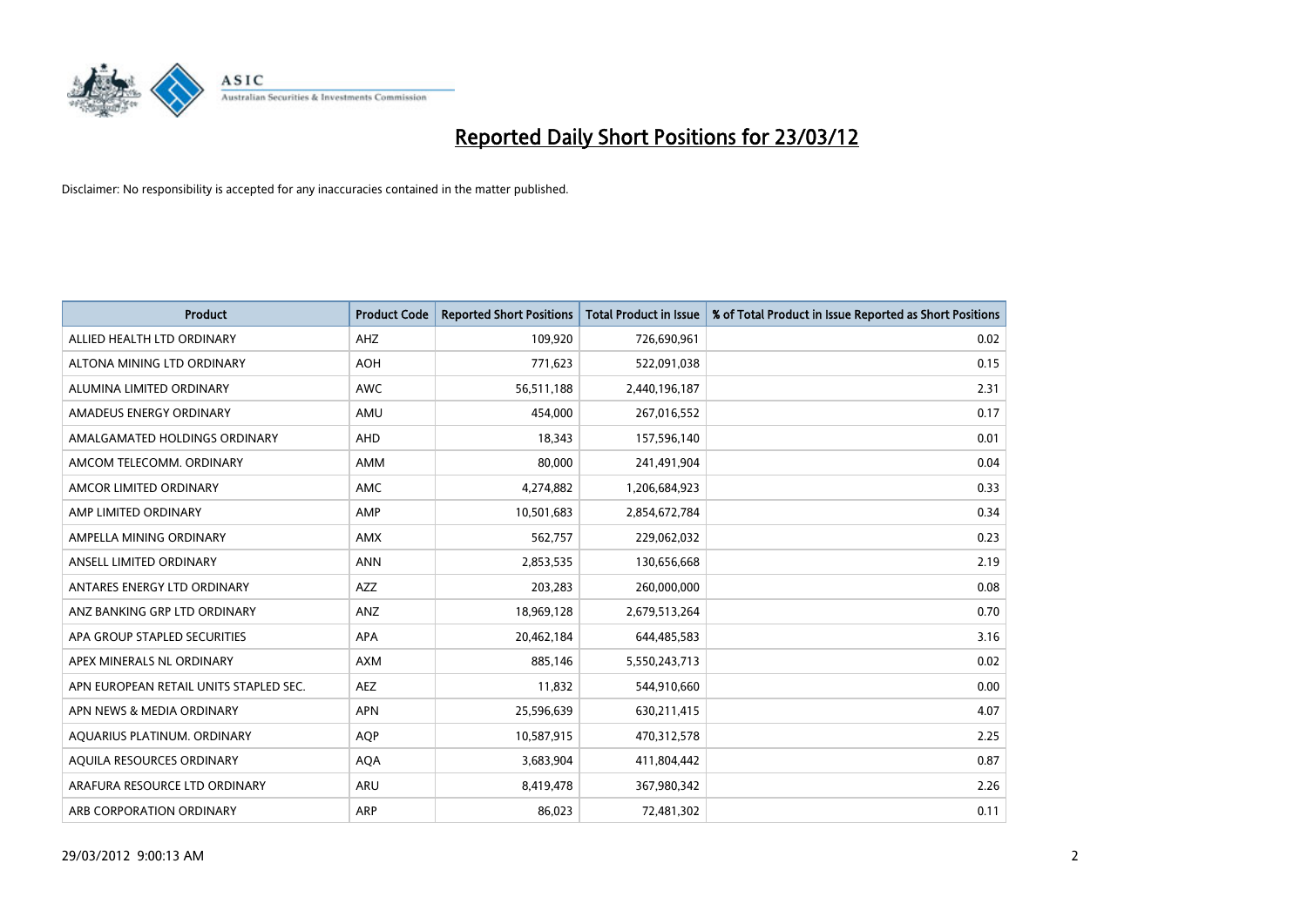

| <b>Product</b>                          | <b>Product Code</b> | <b>Reported Short Positions</b> | <b>Total Product in Issue</b> | % of Total Product in Issue Reported as Short Positions |
|-----------------------------------------|---------------------|---------------------------------|-------------------------------|---------------------------------------------------------|
| ARDENT LEISURE GROUP STAPLED SECURITIES | AAD                 | 406,656                         | 334,209,401                   | 0.13                                                    |
| ARISTOCRAT LEISURE ORDINARY             | ALL                 | 8,340,176                       | 543,181,024                   | 1.53                                                    |
| <b>ASCIANO LIMITED ORDINARY</b>         | <b>AIO</b>          | 6,090,724                       | 975,385,664                   | 0.62                                                    |
| ASG GROUP LIMITED ORDINARY              | ASZ                 | 85,800                          | 171,456,889                   | 0.05                                                    |
| ASPEN GROUP ORD/UNITS STAPLED           | <b>APZ</b>          | 1,551,766                       | 596,206,393                   | 0.26                                                    |
| ASPIRE MINING LTD ORDINARY              | <b>AKM</b>          | 431,880                         | 620,594,556                   | 0.07                                                    |
| <b>ASTON RES LTD ORDINARY</b>           | <b>AZT</b>          | 947,139                         | 204,747,813                   | 0.46                                                    |
| ASTRO JAP PROP GROUP STAPLED SECURITIES | AJA                 | 44,762                          | 58,445,002                    | 0.07                                                    |
| ASX LIMITED ORDINARY                    | <b>ASX</b>          | 2,911,882                       | 175,136,729                   | 1.69                                                    |
| ATLAS IRON LIMITED ORDINARY             | <b>AGO</b>          | 15,507,074                      | 894,874,560                   | 1.74                                                    |
| AURORA OIL & GAS ORDINARY               | AUT                 | 4,859,845                       | 411,655,343                   | 1.17                                                    |
| <b>AUSDRILL LIMITED ORDINARY</b>        | ASL                 | 1,005,868                       | 303,654,821                   | 0.35                                                    |
| AUSENCO LIMITED ORDINARY                | AAX                 | 1,204,921                       | 123,258,843                   | 0.98                                                    |
| AUSGOLD LIMITED ORDINARY                | <b>AUC</b>          | 25,100                          | 120,628,473                   | 0.02                                                    |
| <b>AUSTAL LIMITED ORDINARY</b>          | ASB                 | 176,681                         | 188,069,638                   | 0.09                                                    |
| AUSTAR UNITED ORDINARY                  | <b>AUN</b>          | 2,980,144                       | 1,271,505,737                 | 0.23                                                    |
| AUSTBROKERS HOLDINGS ORDINARY           | <b>AUB</b>          | $\overline{2}$                  | 55,545,576                    | 0.00                                                    |
| AUSTIN ENGINEERING ORDINARY             | ANG                 | 6,644                           | 72,314,403                    | 0.00                                                    |
| <b>AUSTRALAND ASSETS ASSETS</b>         | AAZPB               | 1,168                           | 2,750,000                     | 0.04                                                    |
| AUSTRALAND PROPERTY STAPLED SECURITY    | <b>ALZ</b>          | 655,875                         | 576,846,597                   | 0.10                                                    |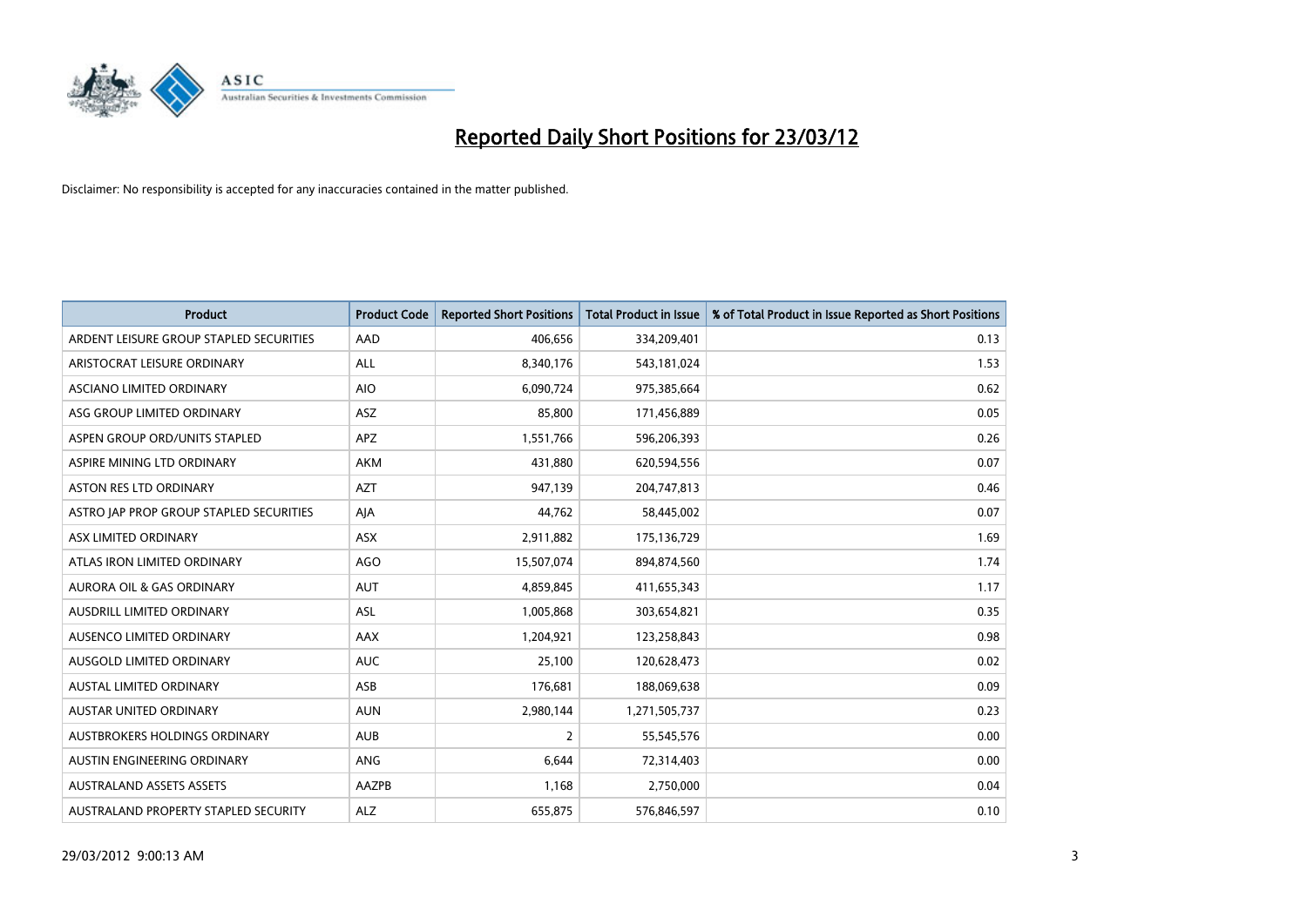

| <b>Product</b>                      | <b>Product Code</b> | <b>Reported Short Positions</b> | <b>Total Product in Issue</b> | % of Total Product in Issue Reported as Short Positions |
|-------------------------------------|---------------------|---------------------------------|-------------------------------|---------------------------------------------------------|
| AUSTRALIAN AGRICULT, ORDINARY       | AAC                 | 884.059                         | 312,861,135                   | 0.27                                                    |
| AUSTRALIAN EDUCATION UNITS          | <b>AEU</b>          | 625,000                         | 175,465,397                   | 0.36                                                    |
| AUSTRALIAN INFRASTR, UNITS/ORDINARY | <b>AIX</b>          | 3,115,616                       | 620,733,944                   | 0.50                                                    |
| AUSTRALIAN MINES LTD ORDINARY       | <b>AUZ</b>          | 1,400,000                       | 636,910,317                   | 0.22                                                    |
| AUSTRALIAN PHARM, ORDINARY          | API                 | 403,786                         | 488,115,883                   | 0.08                                                    |
| AUTOMOTIVE HOLDINGS ORDINARY        | <b>AHE</b>          | 4,404                           | 260,579,682                   | 0.00                                                    |
| AVEXA LIMITED ORDINARY              | <b>AVX</b>          | 243,657                         | 847,688,779                   | 0.03                                                    |
| AWE LIMITED ORDINARY                | AWE                 | 2,099,846                       | 521,871,941                   | 0.41                                                    |
| AZIMUTH RES LTD ORDINARY            | <b>AZH</b>          | 18.024                          | 392,800,724                   | 0.00                                                    |
| AZUMAH RESOURCES ORDINARY           | <b>AZM</b>          | 232,341                         | 333,614,095                   | 0.07                                                    |
| BANDANNA ENERGY ORDINARY            | <b>BND</b>          | 1,554,531                       | 528,481,199                   | 0.29                                                    |
| BANK OF QUEENSLAND. ORDINARY        | <b>BOO</b>          | 8,342,089                       | 229,598,329                   | 3.63                                                    |
| <b>BASE RES LIMITED ORDINARY</b>    | <b>BSE</b>          | 206,438                         | 460,440,029                   | 0.04                                                    |
| <b>BATHURST RESOURCES ORDINARY</b>  | <b>BTU</b>          | 8,557,104                       | 692,447,997                   | 1.23                                                    |
| <b>BC IRON LIMITED ORDINARY</b>     | <b>BCI</b>          | 271,650                         | 103,861,000                   | 0.26                                                    |
| BEACH ENERGY LIMITED ORDINARY       | <b>BPT</b>          | 7,145,827                       | 1,113,497,051                 | 0.64                                                    |
| BEADELL RESOURCE LTD ORDINARY       | <b>BDR</b>          | 8,079,662                       | 716,004,752                   | 1.12                                                    |
| BENDIGO AND ADELAIDE ORDINARY       | <b>BEN</b>          | 5,676,804                       | 384, 382, 783                 | 1.46                                                    |
| BERKELEY RESOURCES ORDINARY         | <b>BKY</b>          | 193,349                         | 174,298,273                   | 0.11                                                    |
| BETASHARES ASX RES ETF UNITS        | <b>ORE</b>          | 94,330                          | 4,220,217                     | 2.24                                                    |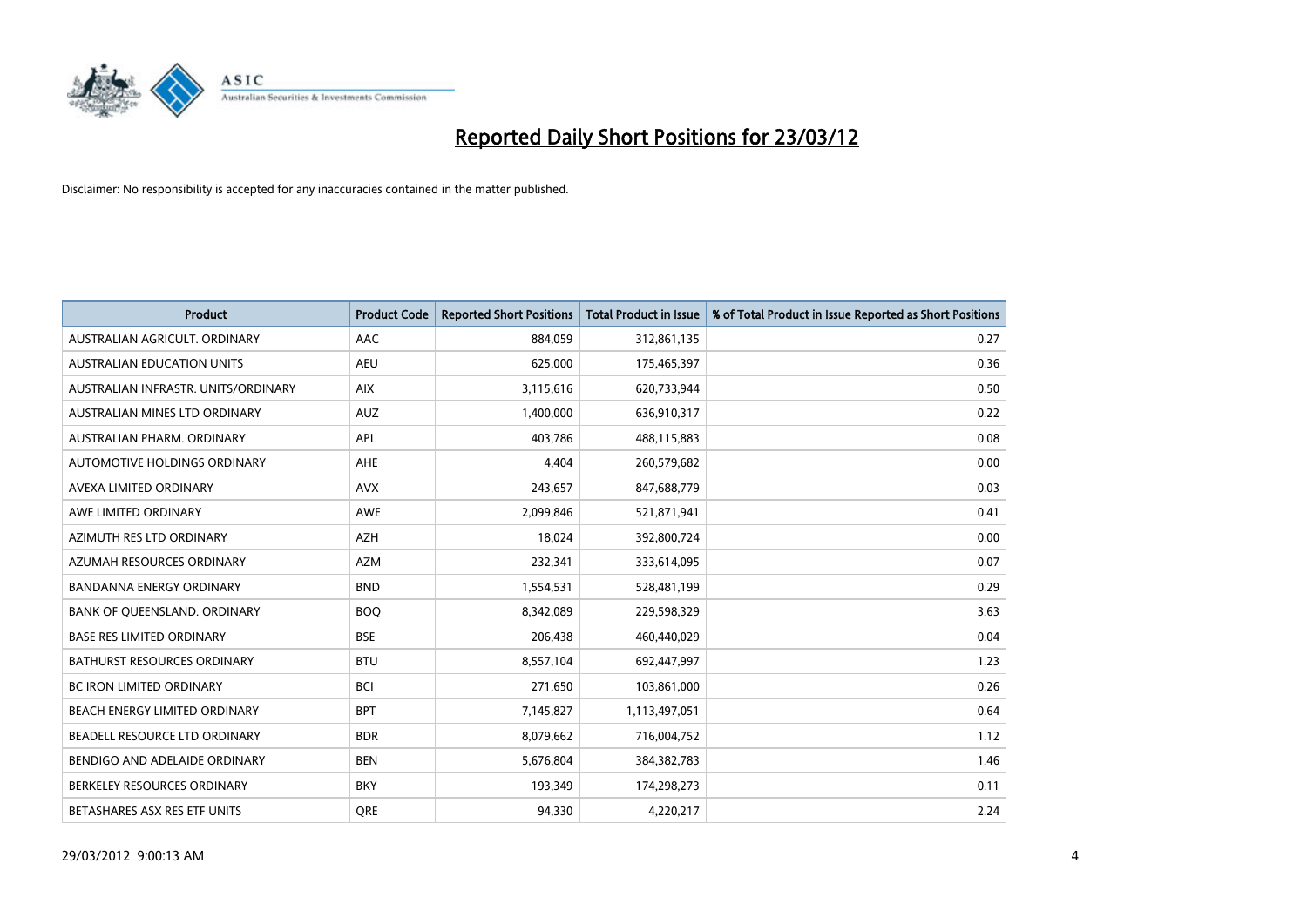

| Product                              | <b>Product Code</b> | <b>Reported Short Positions</b> | <b>Total Product in Issue</b> | % of Total Product in Issue Reported as Short Positions |
|--------------------------------------|---------------------|---------------------------------|-------------------------------|---------------------------------------------------------|
| <b>BHP BILLITON LIMITED ORDINARY</b> | <b>BHP</b>          | 14,362,867                      | 3,211,691,105                 | 0.40                                                    |
| <b>BILLABONG ORDINARY</b>            | <b>BBG</b>          | 28,911,180                      | 255,102,103                   | 11.30                                                   |
| <b>BIOTA HOLDINGS ORDINARY</b>       | <b>BTA</b>          | 1,500,829                       | 181,848,833                   | 0.82                                                    |
| <b>BISALLOY STEEL ORDINARY</b>       | <b>BIS</b>          | 84,480                          | 43,291,509                    | 0.20                                                    |
| BKI INVESTMENT LTD ORDINARY          | BKI                 | 508                             | 427,516,347                   | 0.00                                                    |
| <b>BLACKTHORN RESOURCES ORDINARY</b> | <b>BTR</b>          | 35,848                          | 122,918,000                   | 0.03                                                    |
| <b>BLUESCOPE STEEL LTD ORDINARY</b>  | <b>BSL</b>          | 23,028,384                      | 3,349,185,247                 | 0.68                                                    |
| <b>BOART LONGYEAR ORDINARY</b>       | <b>BLY</b>          | 4,723,492                       | 461,163,412                   | 1.02                                                    |
| <b>BOOM LOGISTICS ORDINARY</b>       | <b>BOL</b>          | 338,639                         | 468,663,585                   | 0.07                                                    |
| <b>BORAL LIMITED, ORDINARY</b>       | <b>BLD</b>          | 26,288,173                      | 744,778,604                   | 3.50                                                    |
| BOTSWANA METALS LTD ORDINARY         | <b>BML</b>          | 7,000                           | 184,784,486                   | 0.00                                                    |
| <b>BRADKEN LIMITED ORDINARY</b>      | <b>BKN</b>          | 4,032,689                       | 168,629,376                   | 2.38                                                    |
| <b>BRAMBLES LIMITED ORDINARY</b>     | <b>BXB</b>          | 10,963,655                      | 1,480,481,734                 | 0.71                                                    |
| BREVILLE GROUP LTD ORDINARY          | <b>BRG</b>          | 7,303                           | 130,095,322                   | 0.00                                                    |
| <b>BRICKWORKS LIMITED ORDINARY</b>   | <b>BKW</b>          | 5,165                           | 147,567,333                   | 0.00                                                    |
| <b>BROCKMAN RESOURCES ORDINARY</b>   | <b>BRM</b>          | 65,599                          | 145,013,151                   | 0.04                                                    |
| BT INVESTMENT MNGMNT ORDINARY        | <b>BTT</b>          | 3,290                           | 267,906,977                   | 0.00                                                    |
| <b>BURU ENERGY ORDINARY</b>          | <b>BRU</b>          | 7,336,812                       | 234,219,477                   | 3.13                                                    |
| <b>BWP TRUST ORDINARY UNITS</b>      | <b>BWP</b>          | 385,807                         | 525,255,093                   | 0.07                                                    |
| <b>CABCHARGE AUSTRALIA ORDINARY</b>  | CAB                 | 644,809                         | 120,437,014                   | 0.53                                                    |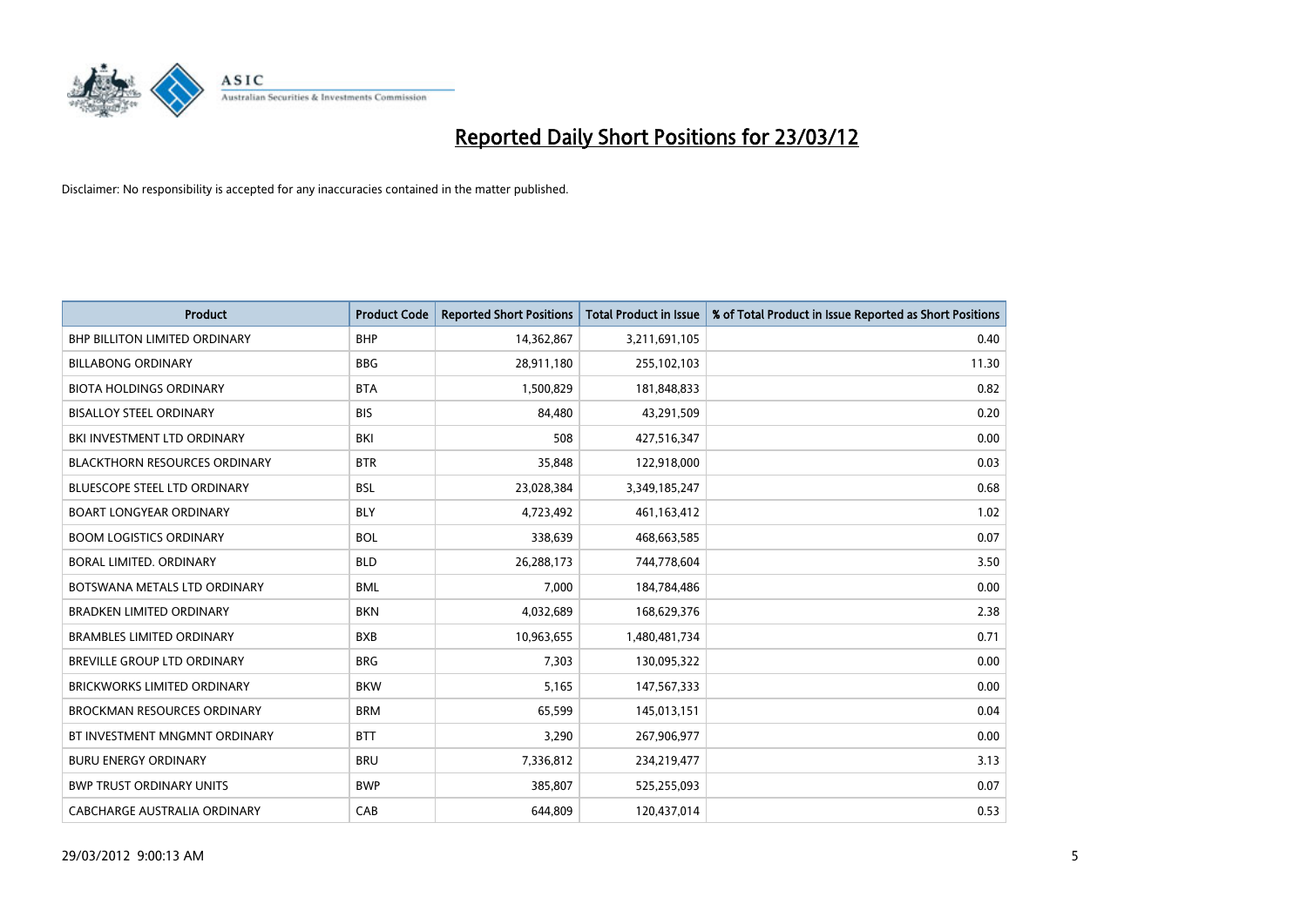

| <b>Product</b>                          | <b>Product Code</b> | <b>Reported Short Positions</b> | <b>Total Product in Issue</b> | % of Total Product in Issue Reported as Short Positions |
|-----------------------------------------|---------------------|---------------------------------|-------------------------------|---------------------------------------------------------|
| CALTEX AUSTRALIA ORDINARY               | <b>CTX</b>          | 6,105,044                       | 270,000,000                   | 2.24                                                    |
| <b>CAMPBELL BROTHERS ORDINARY</b>       | <b>CPB</b>          | 1,697,212                       | 67,503,411                    | 2.52                                                    |
| CAPE LAMBERT RES LTD ORDINARY           | <b>CFE</b>          | 490,720                         | 689,108,792                   | 0.08                                                    |
| CARABELLA RES LTD ORDINARY              | <b>CLR</b>          | 74,642                          | 133,642,797                   | 0.06                                                    |
| <b>CARBON ENERGY ORDINARY</b>           | <b>CNX</b>          | 63,515                          | 772,293,626                   | 0.01                                                    |
| <b>CARDNO LIMITED ORDINARY</b>          | CDD                 | 35,940                          | 137,879,228                   | 0.03                                                    |
| CARNARVON PETROLEUM ORDINARY            | <b>CVN</b>          | 696,063                         | 694,644,634                   | 0.10                                                    |
| <b>CARNEGIE WAVE ENERGY ORDINARY</b>    | <b>CWE</b>          | 83,000                          | 1,021,487,627                 | 0.01                                                    |
| <b>CARPATHIAN RESOURCES ORDINARY</b>    | <b>CPN</b>          | 75,000                          | 304,535,101                   | 0.02                                                    |
| CARPENTARIA EXP. LTD ORDINARY           | CAP                 | 9,777                           | 99,191,301                    | 0.01                                                    |
| CARSALES.COM LTD ORDINARY               | <b>CRZ</b>          | 20,815,397                      | 233,674,223                   | 8.90                                                    |
| <b>CASH CONVERTERS ORDINARY</b>         | CCV                 | 273,328                         | 379,761,025                   | 0.06                                                    |
| <b>CASPIAN OIL &amp; GAS ORDINARY</b>   | <b>CIG</b>          | 50,000                          | 1,331,500,513                 | 0.00                                                    |
| CEDAR WOODS PROP. ORDINARY              | <b>CWP</b>          | 693                             | 62,858,325                    | 0.00                                                    |
| <b>CELLNET GROUP ORDINARY</b>           | <b>CLT</b>          | 1,342                           | 59,570,111                    | 0.00                                                    |
| CENTRAL PETROLEUM ORDINARY              | <b>CTP</b>          | 11,455                          | 1,253,376,265                 | 0.00                                                    |
| CENTRO RETAIL AUST ORD/UNIT STAPLED SEC | <b>CRF</b>          | 7,910,563                       | 1,340,723,189                 | 0.59                                                    |
| CENTRO RETAIL GROUP STAPLED SECURITIES  | <b>CER</b>          | 452,940                         | 2,286,399,424                 | 0.02                                                    |
| CERAMIC FUEL CELLS ORDINARY             | <b>CFU</b>          | 517,751                         | 1,366,298,863                 | 0.03                                                    |
| CFS RETAIL PROPERTY UNITS               | <b>CFX</b>          | 58,882,983                      | 2,839,591,911                 | 2.08                                                    |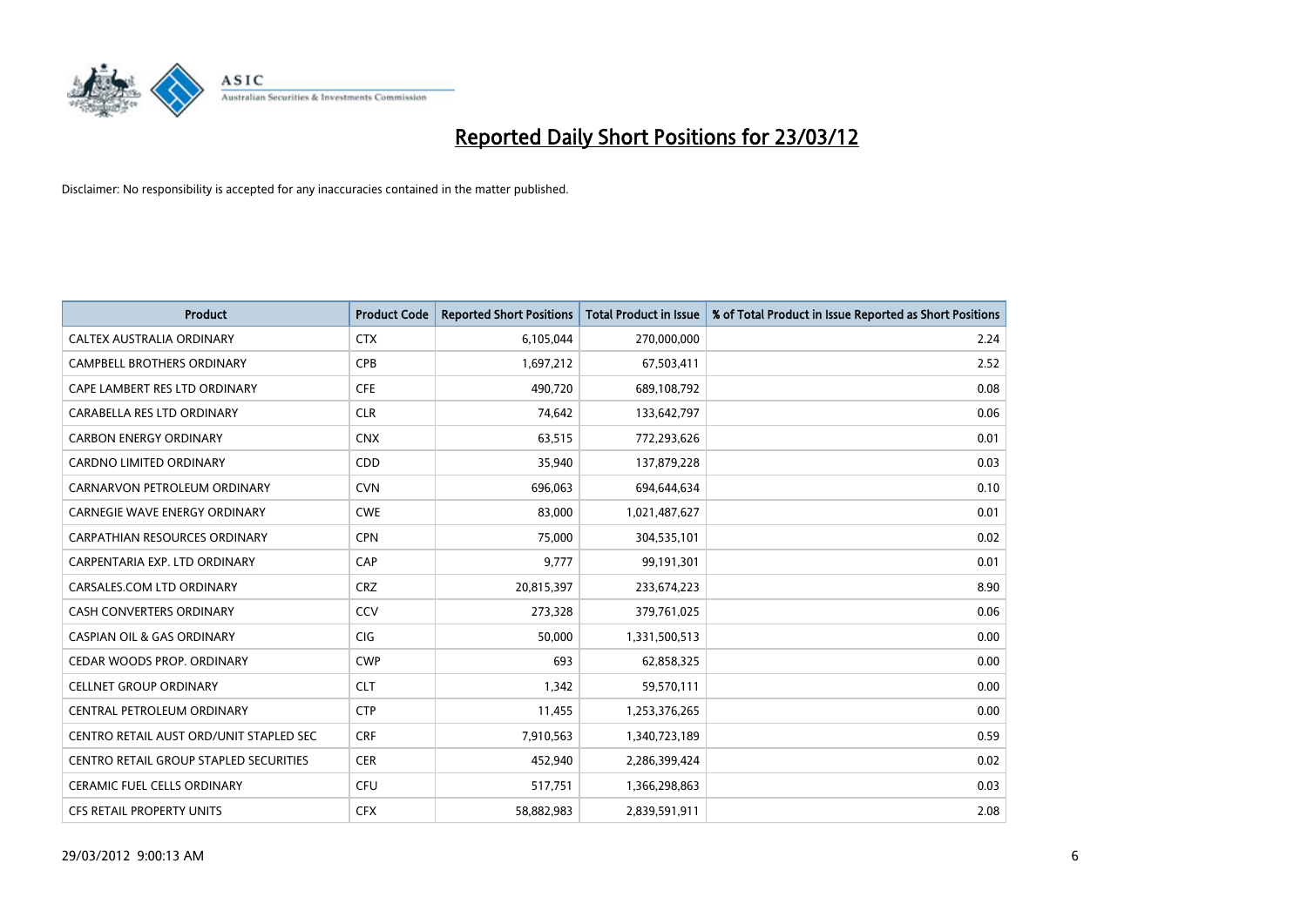

| <b>Product</b>                          | <b>Product Code</b> | <b>Reported Short Positions</b> | <b>Total Product in Issue</b> | % of Total Product in Issue Reported as Short Positions |
|-----------------------------------------|---------------------|---------------------------------|-------------------------------|---------------------------------------------------------|
| <b>CGA MINING LIMITED ORDINARY</b>      | <b>CGX</b>          | 74,157                          | 334,725,726                   | 0.03                                                    |
| CHALLENGER DIV.PRO. STAPLED UNITS       | <b>CDI</b>          | 76,439                          | 883,903,667                   | 0.00                                                    |
| CHALLENGER INFRAST. STAPLED UNITS       | <b>CIF</b>          | 62,601                          | 316,223,785                   | 0.02                                                    |
| <b>CHALLENGER LIMITED ORDINARY</b>      | <b>CGF</b>          | 2,908,548                       | 548,329,617                   | 0.53                                                    |
| CHANDLER MACLEOD LTD ORDINARY           | <b>CMG</b>          | 11,970                          | 466,466,720                   | 0.00                                                    |
| CHARTER HALL GROUP STAPLED US PROHIBIT. | <b>CHC</b>          | 101,048                         | 308,610,130                   | 0.02                                                    |
| <b>CHARTER HALL OFFICE UNIT</b>         | CQ <sub>O</sub>     | 467,462                         | 493,319,730                   | 0.08                                                    |
| <b>CHARTER HALL RETAIL UNITS</b>        | <b>COR</b>          | 630,211                         | 299,628,571                   | 0.20                                                    |
| <b>CHORUS LIMITED ORDINARY</b>          | <b>CNU</b>          | 1,184,846                       | 385,082,123                   | 0.31                                                    |
| CITIGOLD CORP LTD ORDINARY              | <b>CTO</b>          | 327,348                         | 1,105,078,301                 | 0.03                                                    |
| <b>CLOUGH LIMITED ORDINARY</b>          | <b>CLO</b>          | 175,800                         | 769,716,269                   | 0.02                                                    |
| <b>CNPR GRP UNITS/ORD STAPLED</b>       | <b>CNP</b>          | 2,537                           | 972,414,514                   | 0.00                                                    |
| COAL OF AFRICA LTD ORDINARY             | <b>CZA</b>          | 247,571                         | 662,484,573                   | 0.04                                                    |
| <b>COALSPUR MINES LTD ORDINARY</b>      | <b>CPL</b>          | 6,371,882                       | 620,659,899                   | 1.02                                                    |
| <b>COALWORKS LIMITED ORDINARY</b>       | <b>CWK</b>          | 57,171                          | 149,088,955                   | 0.04                                                    |
| COBAR CONSOLIDATED ORDINARY             | CCU                 | 233,838                         | 208,868,037                   | 0.11                                                    |
| COCA-COLA AMATIL ORDINARY               | <b>CCL</b>          | 8,228,078                       | 759,567,552                   | 1.05                                                    |
| COCHLEAR LIMITED ORDINARY               | <b>COH</b>          | 5,644,809                       | 56,929,432                    | 9.90                                                    |
| <b>COCKATOO COAL ORDINARY</b>           | <b>COK</b>          | 5,319,909                       | 1,016,196,908                 | 0.51                                                    |
| <b>COKAL LTD ORDINARY</b>               | <b>CKA</b>          | 361,908                         | 411,046,892                   | 0.09                                                    |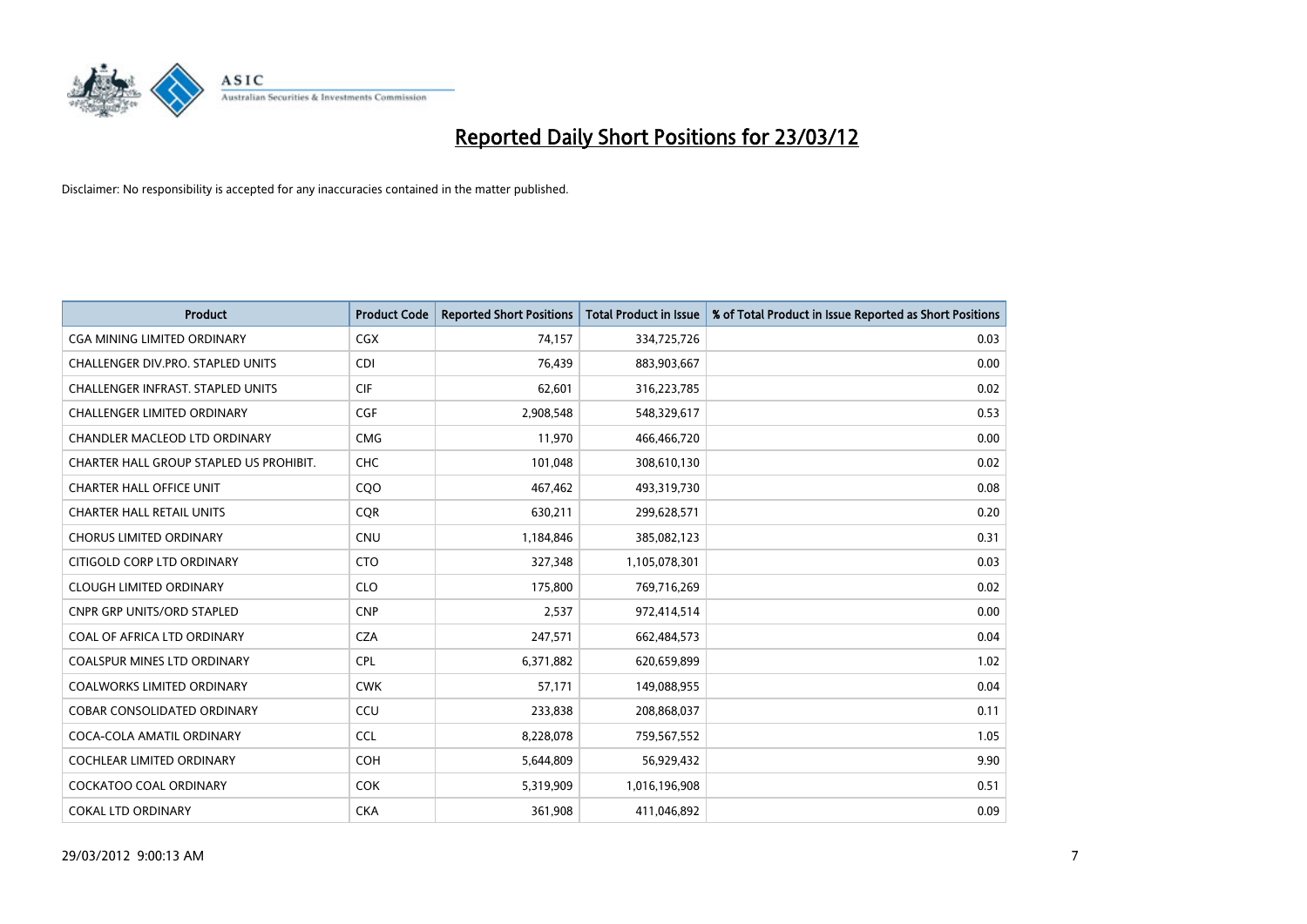

| <b>Product</b>                          | <b>Product Code</b> | <b>Reported Short Positions</b> | <b>Total Product in Issue</b> | % of Total Product in Issue Reported as Short Positions |
|-----------------------------------------|---------------------|---------------------------------|-------------------------------|---------------------------------------------------------|
| COMMONWEALTH BANK, ORDINARY             | <b>CBA</b>          | 29,819,818                      | 1,581,280,593                 | 1.88                                                    |
| <b>COMMONWEALTH PROP ORDINARY UNITS</b> | <b>CPA</b>          | 11,310,877                      | 2,389,601,065                 | 0.46                                                    |
| <b>COMPASS RESOURCES ORDINARY</b>       | <b>CMR</b>          | 63,000                          | 1,403,744,100                 | 0.00                                                    |
| <b>COMPUTERSHARE LTD ORDINARY</b>       | <b>CPU</b>          | 9,853,342                       | 555,664,059                   | 1.75                                                    |
| CONSOLIDATED MEDIA, ORDINARY            | <b>CMI</b>          | 260,771                         | 561,834,996                   | 0.04                                                    |
| CONTANGO MICROCAP ORDINARY              | <b>CTN</b>          | 7,500                           | 147,467,406                   | 0.01                                                    |
| CONTINENTAL COAL LTD ORDINARY           | CCC                 | 297,211                         | 421,018,421                   | 0.07                                                    |
| COOPER ENERGY LTD ORDINARY              | <b>COE</b>          | 89,539                          | 292,791,528                   | 0.03                                                    |
| <b>COPPER STRIKE LTD ORDINARY</b>       | <b>CSE</b>          | 714                             | 106,844,810                   | 0.00                                                    |
| <b>CORDLIFE LIMITED ORDINARY</b>        | CBB                 | $\mathbf{1}$                    | 150,887,354                   | 0.00                                                    |
| <b>CREDIT CORP GROUP ORDINARY</b>       | <b>CCP</b>          | 8,302                           | 45,571,114                    | 0.02                                                    |
| <b>CROMWELL PROP STAPLED SECURITIES</b> | <b>CMW</b>          | 994,139                         | 1,113,187,895                 | 0.09                                                    |
| <b>CROWN LIMITED ORDINARY</b>           | <b>CWN</b>          | 4,527,196                       | 728,394,185                   | 0.62                                                    |
| <b>CSG LIMITED ORDINARY</b>             | CSV                 | 466,871                         | 282,567,499                   | 0.15                                                    |
| <b>CSL LIMITED ORDINARY</b>             | <b>CSL</b>          | 7,826,787                       | 516,624,130                   | 1.49                                                    |
| <b>CSR LIMITED ORDINARY</b>             | <b>CSR</b>          | 25,348,671                      | 506,000,315                   | 5.00                                                    |
| <b>CUDECO LIMITED ORDINARY</b>          | CDU                 | 1,725,121                       | 190,709,873                   | 0.89                                                    |
| <b>CUE ENERGY RESOURCE ORDINARY</b>     | <b>CUE</b>          | 3,301,671                       | 695,153,053                   | 0.47                                                    |
| <b>CUSTOMERS LIMITED ORDINARY</b>       | <b>CUS</b>          | 16,429                          | 134,869,357                   | 0.01                                                    |
| DART ENERGY LTD ORDINARY                | <b>DTE</b>          | 6,499,218                       | 736,141,536                   | 0.88                                                    |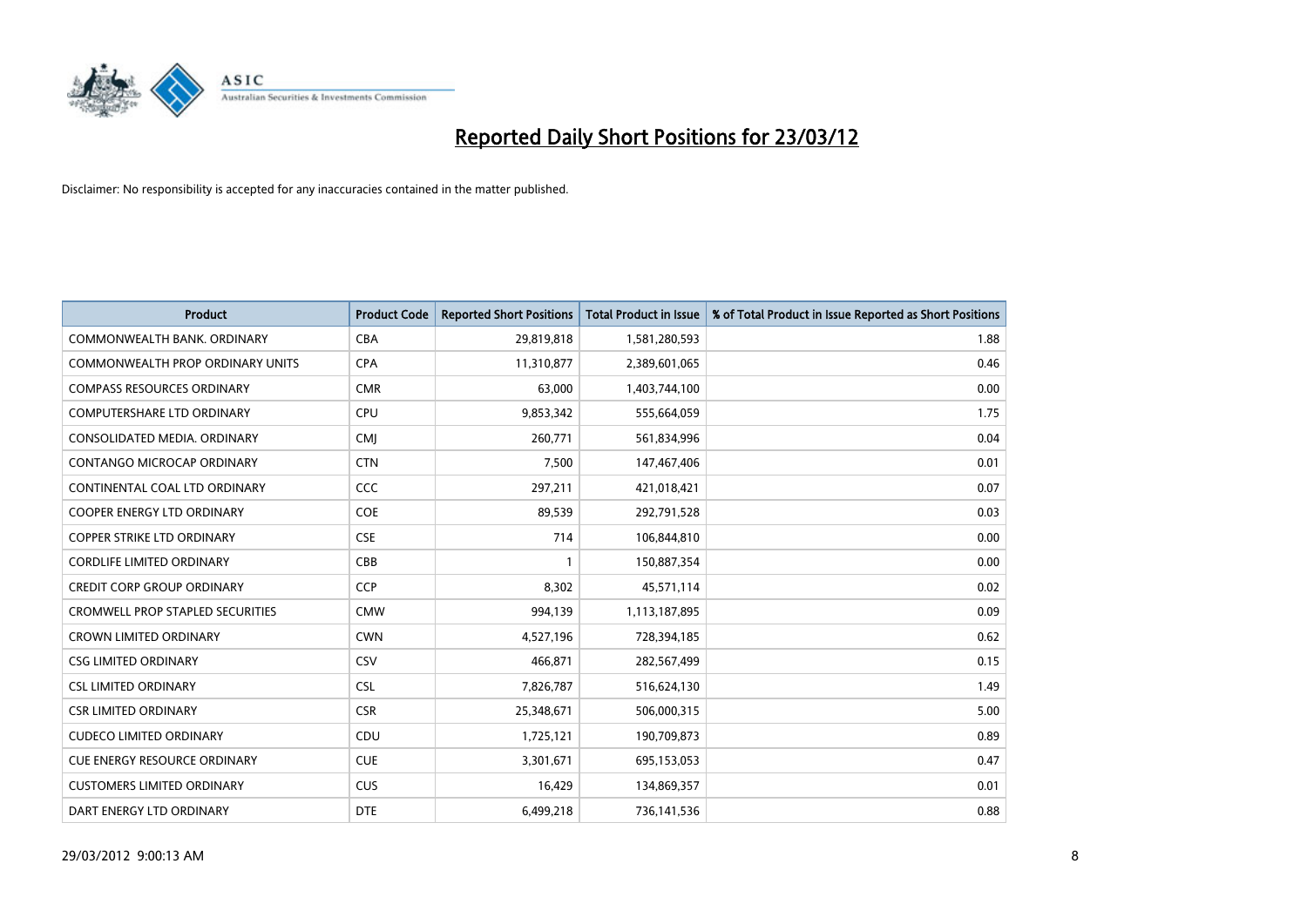

| <b>Product</b>                       | <b>Product Code</b> | <b>Reported Short Positions</b> | <b>Total Product in Issue</b> | % of Total Product in Issue Reported as Short Positions |
|--------------------------------------|---------------------|---------------------------------|-------------------------------|---------------------------------------------------------|
| DATA#3 LIMITED ORDINARY              | <b>DTL</b>          | 24,998                          | 153,974,950                   | 0.01                                                    |
| DAVID JONES LIMITED ORDINARY         | <b>DIS</b>          | 57,469,929                      | 524,940,325                   | 10.92                                                   |
| <b>DECMIL GROUP LIMITED ORDINARY</b> | <b>DCG</b>          | 31,905                          | 166,492,757                   | 0.01                                                    |
| DEEP YELLOW LIMITED ORDINARY         | <b>DYL</b>          | 36,629                          | 1,128,736,403                 | 0.00                                                    |
| DEVINE LIMITED ORDINARY              | <b>DVN</b>          | 1,011                           | 158,730,556                   | 0.00                                                    |
| DEXUS PROPERTY GROUP STAPLED UNITS   | <b>DXS</b>          | 15,210,230                      | 4,839,024,176                 | 0.30                                                    |
| DISCOVERY METALS LTD ORDINARY        | <b>DML</b>          | 4,789,926                       | 442,128,231                   | 1.11                                                    |
| DOMINO PIZZA ENTERPR ORDINARY        | <b>DMP</b>          | 753,076                         | 69,899,674                    | 1.08                                                    |
| DOWNER EDI LIMITED ORDINARY          | <b>DOW</b>          | 5,687,480                       | 429,100,296                   | 1.32                                                    |
| DRILLSEARCH ENERGY ORDINARY          | <b>DLS</b>          | 1,702,713                       | 336,799,196                   | 0.49                                                    |
| DUET GROUP STAPLED US PROHIBIT.      | <b>DUE</b>          | 2,761,874                       | 1,109,831,386                 | 0.25                                                    |
| <b>DULUXGROUP LIMITED ORDINARY</b>   | <b>DLX</b>          | 6,910,004                       | 367,456,259                   | 1.87                                                    |
| ECHO ENTERTAINMENT ORDINARY          | <b>EGP</b>          | 50,826,629                      | 688,019,737                   | 7.37                                                    |
| <b>ELDERS LIMITED ORDINARY</b>       | <b>ELD</b>          | 12,412,954                      | 448,598,480                   | 2.76                                                    |
| ELDORADO GOLD CORP CDI 1:1           | EAU                 | 44,010                          | 9,209,510                     | 0.48                                                    |
| ELEMENTAL MINERALS ORDINARY          | <b>ELM</b>          | 115,793                         | 243,614,280                   | 0.05                                                    |
| ELEMENTOS LIMITED ORDINARY           | <b>ELT</b>          | 16                              | 82,383,526                    | 0.00                                                    |
| ELIXIR PETROLEUM LTD ORDINARY        | <b>EXR</b>          | 324,400                         | 223,688,471                   | 0.15                                                    |
| <b>EMECO HOLDINGS ORDINARY</b>       | <b>EHL</b>          | 677,919                         | 631,237,586                   | 0.11                                                    |
| <b>ENDEAVOUR MIN CORP CDI 1:1</b>    | <b>EVR</b>          | 72,186                          | 119,067,827                   | 0.05                                                    |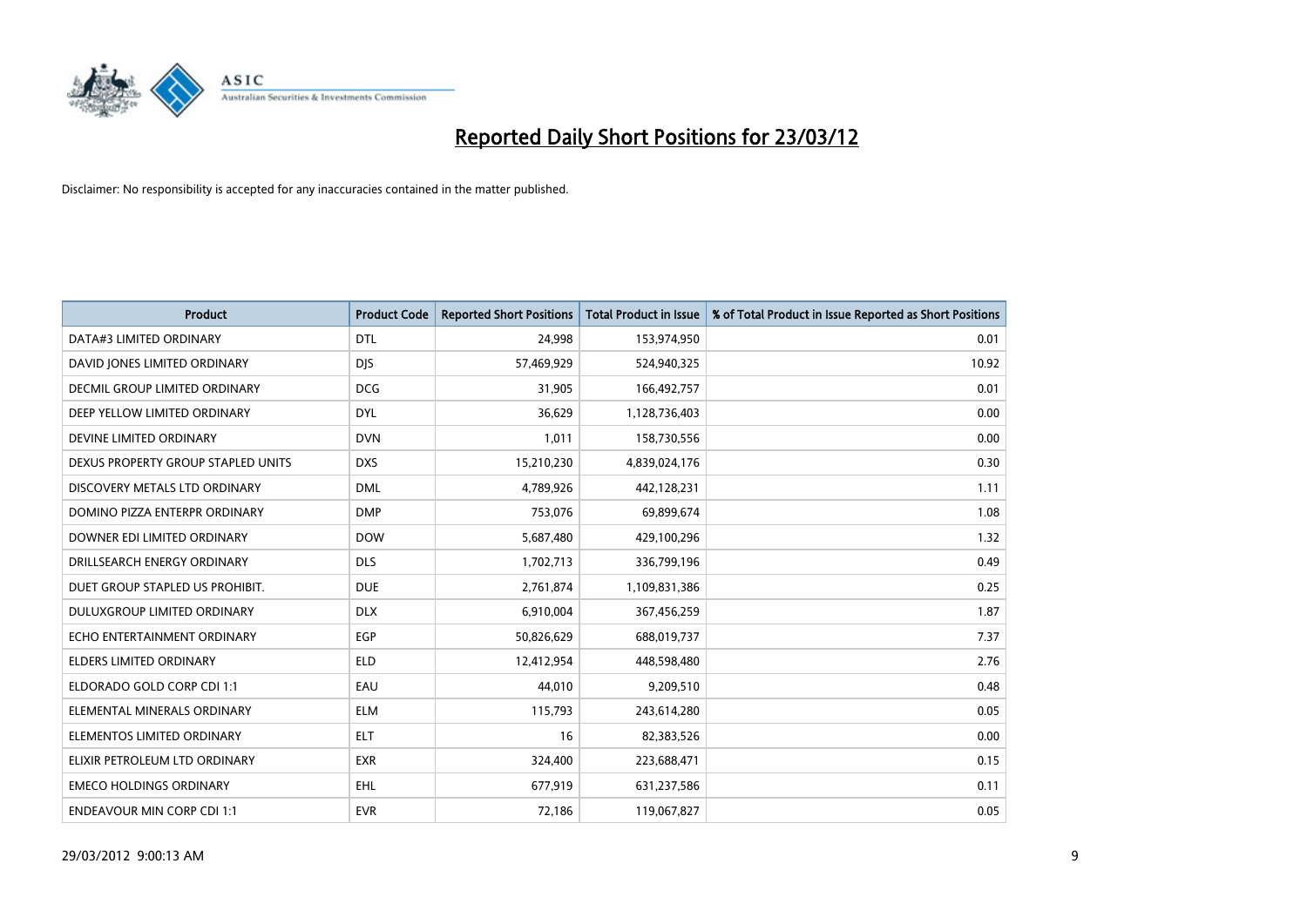

| <b>Product</b>                        | <b>Product Code</b> | <b>Reported Short Positions</b> | <b>Total Product in Issue</b> | % of Total Product in Issue Reported as Short Positions |
|---------------------------------------|---------------------|---------------------------------|-------------------------------|---------------------------------------------------------|
| <b>ENERGY RESOURCES ORDINARY 'A'</b>  | <b>ERA</b>          | 4,475,810                       | 517,725,062                   | 0.86                                                    |
| <b>ENERGY WORLD CORPOR. ORDINARY</b>  | <b>EWC</b>          | 25,963,374                      | 1,734,166,672                 | 1.47                                                    |
| <b>ENTEK ENERGY LTD ORDINARY</b>      | ETE                 | 489,903                         | 510,657,387                   | 0.10                                                    |
| <b>ENTELLECT LIMITED ORDINARY</b>     | <b>ESN</b>          | 464,050                         | 985,337,932                   | 0.05                                                    |
| <b>ENVESTRA LIMITED ORDINARY</b>      | <b>ENV</b>          | 3,730,687                       | 1,547,890,032                 | 0.23                                                    |
| EQUATORIAL RES LTD ORDINARY           | EQX                 | 50,173                          | 114,848,553                   | 0.04                                                    |
| <b>EUROZ LIMITED ORDINARY</b>         | EZL                 | 75,000                          | 143,606,882                   | 0.05                                                    |
| EVOLUTION MINING LTD ORDINARY         | <b>EVN</b>          | 2,831,619                       | 707,105,713                   | 0.38                                                    |
| <b>EXCO RESOURCES LTD ORDINARY</b>    | <b>EXS</b>          | 55,559                          | 356,044,187                   | 0.01                                                    |
| EXOMA ENERGY LIMITED ORDINARY         | EXE                 | 281,678                         | 417,357,759                   | 0.07                                                    |
| EXTRACT RESOURCES ORDINARY            | <b>EXT</b>          | 506,518                         | 252,220,823                   | 0.20                                                    |
| FAIRFAX MEDIA LTD ORDINARY            | <b>FXJ</b>          | 263,767,100                     | 2,351,955,725                 | 11.22                                                   |
| <b>FAR LTD ORDINARY</b>               | <b>FAR</b>          | 21,000,000                      | 2,150,080,157                 | 0.98                                                    |
| FISHER & PAYKEL APP. ORDINARY         | <b>FPA</b>          | 18,298                          | 724,235,162                   | 0.00                                                    |
| FISHER & PAYKEL H. ORDINARY           | <b>FPH</b>          | 4,999                           | 530,053,399                   | 0.00                                                    |
| FKP PROPERTY GROUP STAPLED SECURITIES | <b>FKP</b>          | 23,265,843                      | 1,197,968,723                 | 1.94                                                    |
| FLEETWOOD CORP ORDINARY               | <b>FWD</b>          | 253,389                         | 58,918,235                    | 0.42                                                    |
| FLETCHER BUILDING ORDINARY            | <b>FBU</b>          | 8,064,248                       | 680,739,504                   | 1.19                                                    |
| FLEXIGROUP LIMITED ORDINARY           | <b>FXL</b>          | 72,181                          | 279,268,329                   | 0.01                                                    |
| <b>FLIGHT CENTRE ORDINARY</b>         | <b>FLT</b>          | 9,075,688                       | 100,017,679                   | 9.08                                                    |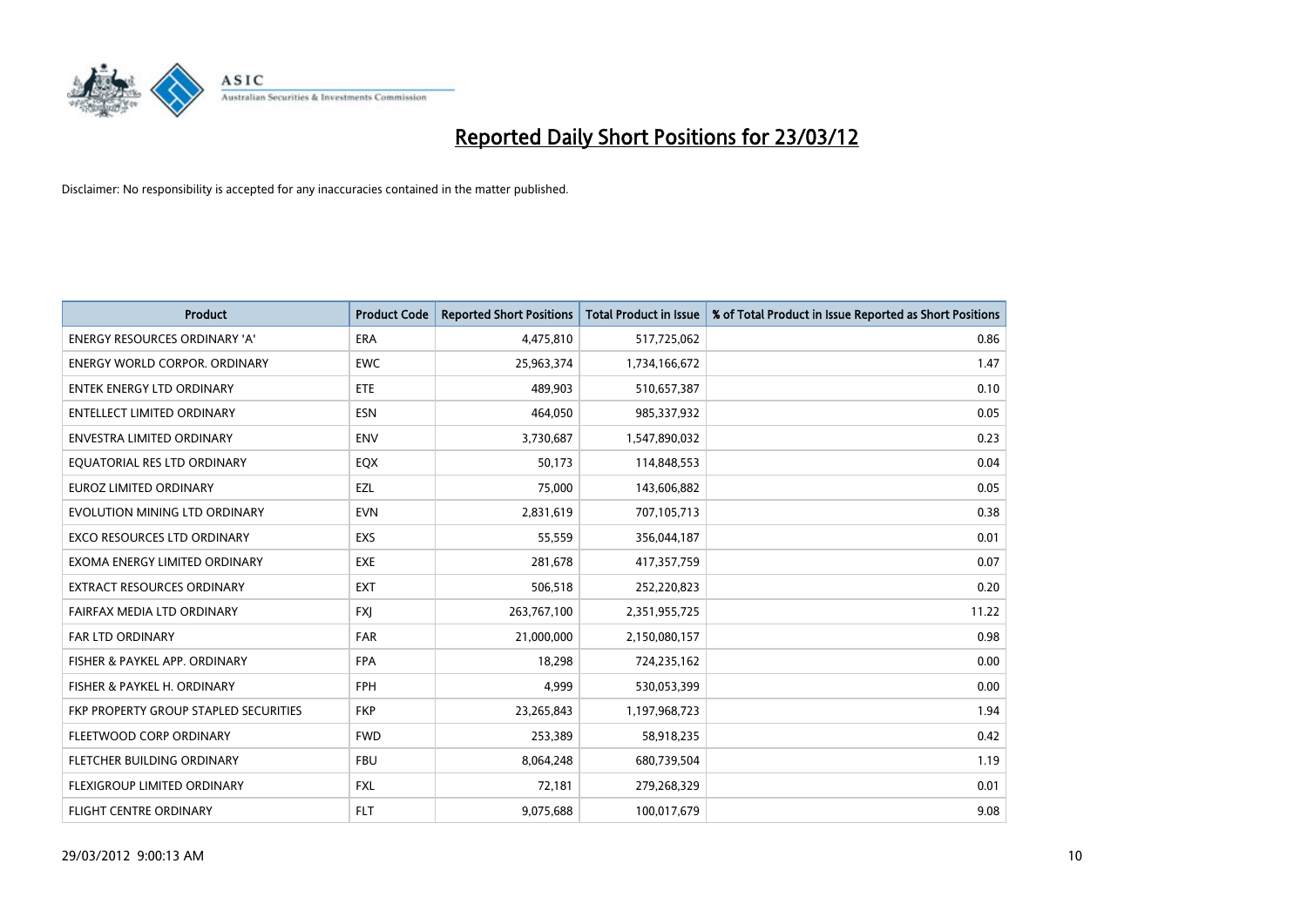

| <b>Product</b>                            | <b>Product Code</b> | <b>Reported Short Positions</b> | <b>Total Product in Issue</b> | % of Total Product in Issue Reported as Short Positions |
|-------------------------------------------|---------------------|---------------------------------|-------------------------------|---------------------------------------------------------|
| FLINDERS MINES LTD ORDINARY               | <b>FMS</b>          | 32,861,883                      | 1,821,300,404                 | 1.81                                                    |
| FOCUS MINERALS LTD ORDINARY               | <b>FML</b>          | 745,378                         | 4,320,773,701                 | 0.02                                                    |
| <b>FORGE GROUP LIMITED ORDINARY</b>       | FGE                 | 154,803                         | 83,469,014                    | 0.18                                                    |
| FORTE ENERGY NL ORDINARY                  | FTE                 | 2,658,986                       | 695,589,311                   | 0.38                                                    |
| FORTESCUE METALS GRP ORDINARY             | <b>FMG</b>          | 87,830,543                      | 3,113,798,659                 | 2.82                                                    |
| <b>FUNTASTIC LIMITED ORDINARY</b>         | <b>FUN</b>          | 322,528                         | 367,956,819                   | 0.09                                                    |
| <b>G.U.D. HOLDINGS ORDINARY</b>           | GUD                 | 728,288                         | 70,803,455                    | 1.01                                                    |
| <b>GALAXY RESOURCES ORDINARY</b>          | GXY                 | 1,337,626                       | 323,327,000                   | 0.40                                                    |
| <b>GEODYNAMICS LIMITED ORDINARY</b>       | GDY                 | 992,848                         | 406,452,608                   | 0.24                                                    |
| <b>GINDALBIE METALS LTD ORDINARY</b>      | GBG                 | 19,467,928                      | 1,247,487,454                 | 1.57                                                    |
| <b>GLOBAL MINING ORDINARY</b>             | GMI                 | 8,951                           | 181,898,994                   | 0.00                                                    |
| <b>GLOUCESTER COAL ORDINARY</b>           | GCL                 | 1,040,141                       | 202,905,967                   | 0.51                                                    |
| <b>GME RESOURCES LTD ORDINARY</b>         | <b>GME</b>          | 800                             | 322,635,902                   | 0.00                                                    |
| <b>GOLD ROAD RES LTD ORDINARY</b>         | GOR                 | 320,668                         | 389,950,665                   | 0.09                                                    |
| <b>GOLDEN RIM RESOURCES ORDINARY</b>      | <b>GMR</b>          | 238,775                         | 413,306,231                   | 0.06                                                    |
| <b>GOLDEN WEST RESOURCE ORDINARY</b>      | GWR                 | 1,617                           | 192,142,447                   | 0.00                                                    |
| <b>GOODMAN FIELDER. ORDINARY</b>          | <b>GFF</b>          | 35,894,503                      | 1,955,559,207                 | 1.83                                                    |
| <b>GOODMAN GROUP STAPLED US PROHIBIT.</b> | <b>GMG</b>          | 67,258,562                      | 7,735,816,741                 | 0.84                                                    |
| <b>GPT GROUP STAPLED SEC.</b>             | <b>GPT</b>          | 16,423,869                      | 1,805,662,372                 | 0.90                                                    |
| <b>GRAINCORP LIMITED A CLASS ORDINARY</b> | <b>GNC</b>          | 510,147                         | 198,318,900                   | 0.26                                                    |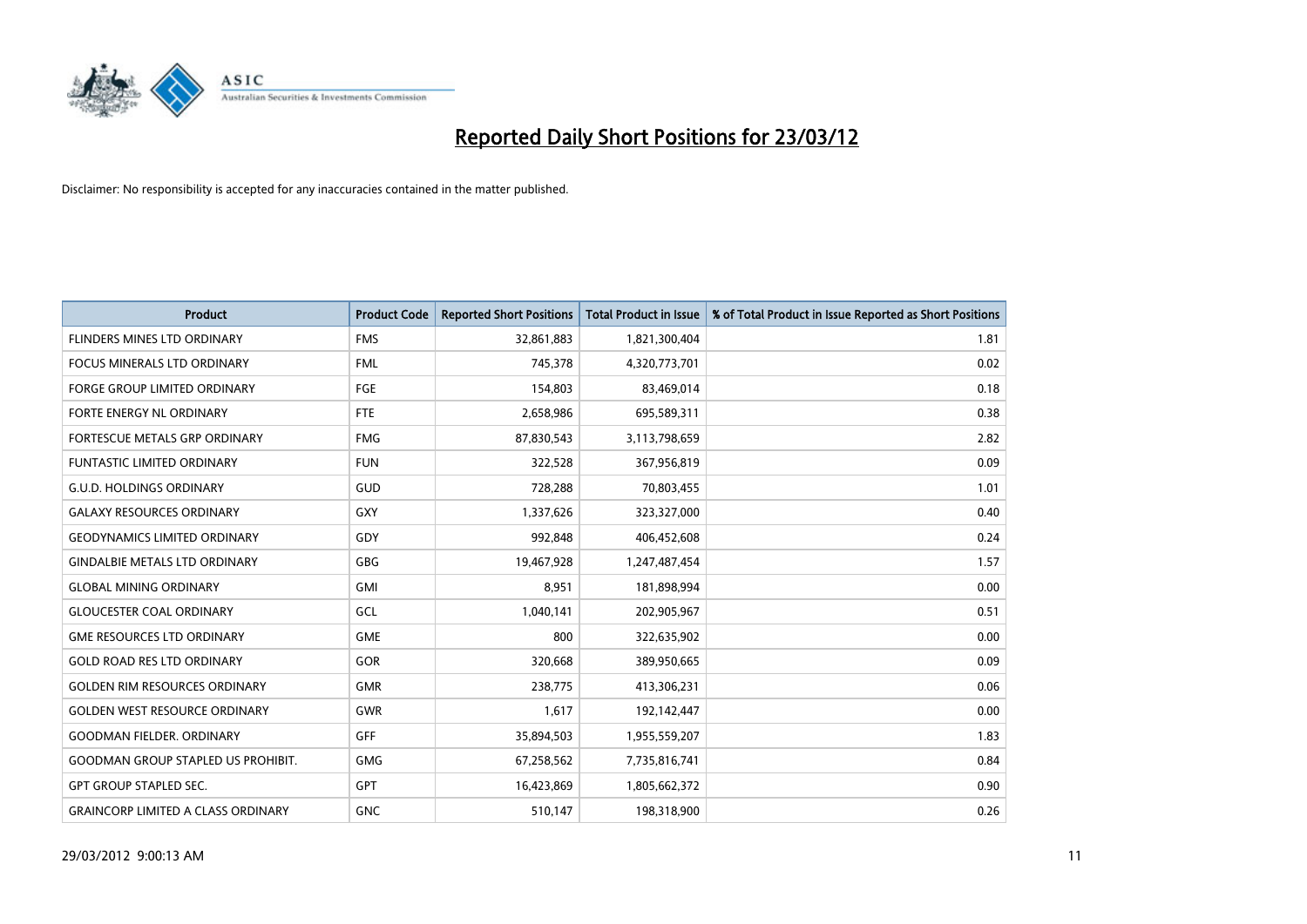

| <b>Product</b>                                   | <b>Product Code</b> | <b>Reported Short Positions</b> | <b>Total Product in Issue</b> | % of Total Product in Issue Reported as Short Positions |
|--------------------------------------------------|---------------------|---------------------------------|-------------------------------|---------------------------------------------------------|
| <b>GRANGE RESOURCES, ORDINARY</b>                | <b>GRR</b>          | 120,059                         | 1,154,359,727                 | 0.00                                                    |
| <b>GREENCAP LIMITED ORDINARY</b>                 | GCG                 | 1                               | 263,879,446                   | 0.00                                                    |
| <b>GREENLAND MIN EN LTD ORDINARY</b>             | GGG                 | 178,251                         | 416,390,488                   | 0.04                                                    |
| <b>GROWTHPOINT PROPERTY ORD/UNIT STAPLED SEC</b> | GOZ                 | 95,685                          | 291,904,374                   | 0.03                                                    |
| <b>GRYPHON MINERALS LTD ORDINARY</b>             | GRY                 | 2,581,084                       | 348,164,983                   | 0.73                                                    |
| <b>GUILDFORD COAL LTD ORDINARY</b>               | <b>GUF</b>          | 607,643                         | 239,649,486                   | 0.25                                                    |
| <b>GUINNESS PEAT GROUP. CDI 1:1</b>              | <b>GPG</b>          | 54                              | 276,950,593                   | 0.00                                                    |
| <b>GUIARAT NRE COAL LTD ORDINARY</b>             | <b>GNM</b>          | 5,000                           | 993,137,858                   | 0.00                                                    |
| <b>GUNNS LIMITED ORDINARY</b>                    | <b>GNS</b>          | 59,945,514                      | 848,401,559                   | 7.05                                                    |
| <b>GWA GROUP LTD ORDINARY</b>                    | <b>GWA</b>          | 7,331,379                       | 302,005,514                   | 2.41                                                    |
| HARVEY NORMAN ORDINARY                           | <b>HVN</b>          | 72,774,860                      | 1,062,316,784                 | 6.84                                                    |
| HASTIE GROUP LIMITED ORDINARY                    | <b>HST</b>          | 114,653                         | 137,353,504                   | 0.08                                                    |
| HASTINGS DIVERSIFIED STAPLED SECURITY            | <b>HDF</b>          | 870,521                         | 530,001,072                   | 0.16                                                    |
| <b>HAVILAH RESOURCES NL ORDINARY</b>             | <b>HAV</b>          | 75,177                          | 101,311,223                   | 0.07                                                    |
| <b>HEARTWARE INT INC CDI 35:1</b>                | <b>HIN</b>          | 272,008                         | 42,911,645                    | 0.63                                                    |
| <b>HENDERSON GROUP CDI 1:1</b>                   | <b>HGG</b>          | 9,799,447                       | 653,764,818                   | 1.50                                                    |
| HFA HOLDINGS LIMITED ORDINARY                    | <b>HFA</b>          | 8,273                           | 117,332,831                   | 0.00                                                    |
| HIGHLANDS PACIFIC ORDINARY                       | <b>HIG</b>          | 2,451,324                       | 686,202,481                   | 0.36                                                    |
| HILLGROVE RES LTD ORDINARY                       | <b>HGO</b>          | 13,735,360                      | 793,698,575                   | 1.72                                                    |
| HILLS HOLDINGS LTD ORDINARY                      | HIL                 | 3,375,361                       | 246,349,244                   | 1.35                                                    |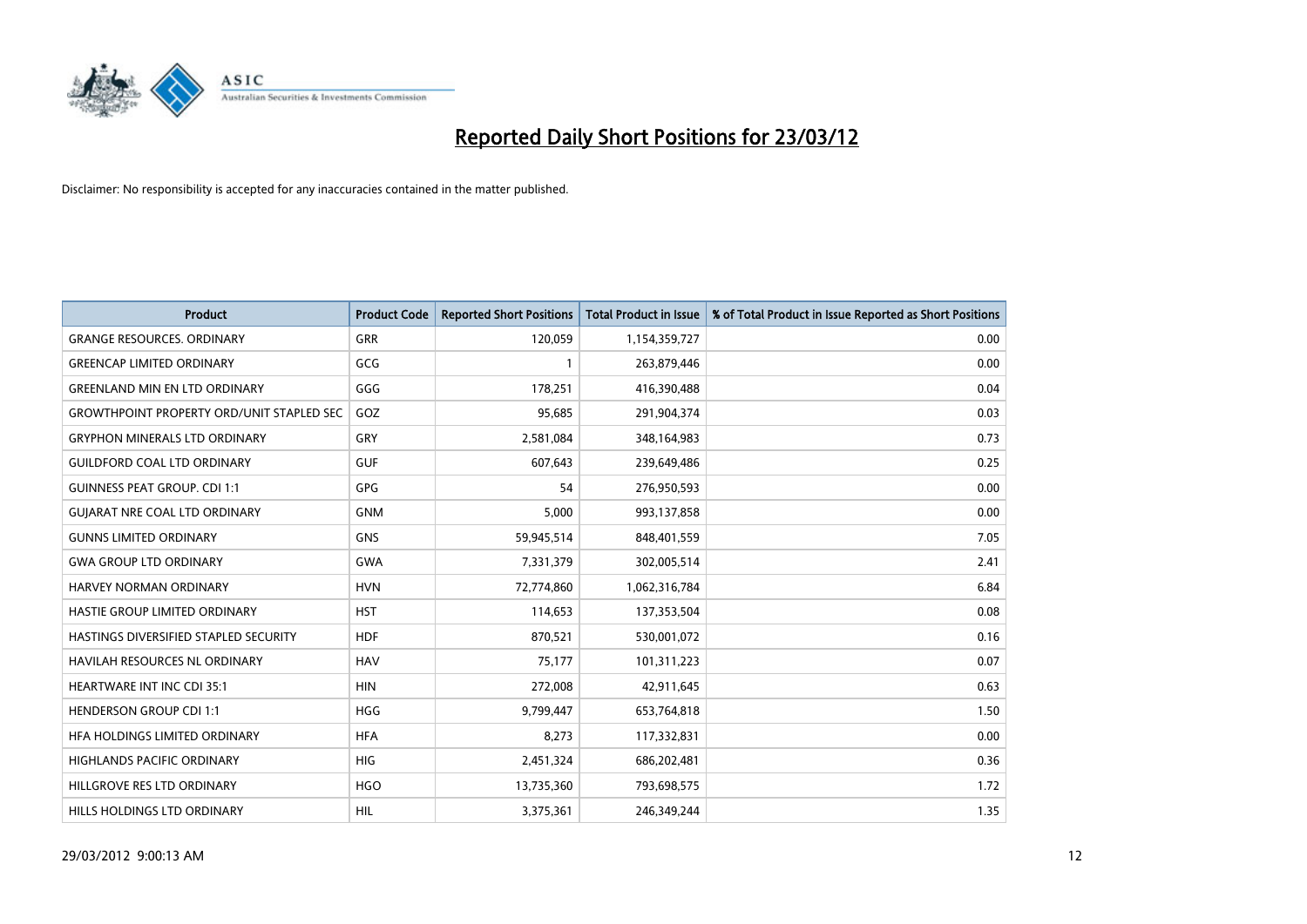

| <b>Product</b>                                | <b>Product Code</b> | <b>Reported Short Positions</b> | <b>Total Product in Issue</b> | % of Total Product in Issue Reported as Short Positions |
|-----------------------------------------------|---------------------|---------------------------------|-------------------------------|---------------------------------------------------------|
| HORIZON OIL LIMITED ORDINARY                  | <b>HZN</b>          | 20,537,643                      | 1,130,811,515                 | 1.79                                                    |
| <b>IINET LIMITED ORDINARY</b>                 | <b>IIN</b>          | 141,662                         | 160,968,847                   | 0.08                                                    |
| <b>ILUKA RESOURCES ORDINARY</b>               | ILU.                | 23,686,230                      | 418,700,517                   | 5.66                                                    |
| <b>IMDEX LIMITED ORDINARY</b>                 | <b>IMD</b>          | 147,547                         | 205,055,435                   | 0.08                                                    |
| IMF (AUSTRALIA) LTD ORDINARY                  | <b>IMF</b>          | 368,759                         | 123,828,193                   | 0.29                                                    |
| <b>IMX RESOURCES LTD ORDINARY</b>             | <b>IXR</b>          | 20,000                          | 262,612,803                   | 0.01                                                    |
| <b>INCITEC PIVOT ORDINARY</b>                 | IPL                 | 5,441,485                       | 1,628,730,107                 | 0.32                                                    |
| <b>INDEPENDENCE GROUP ORDINARY</b>            | <b>IGO</b>          | 2,278,987                       | 232,882,535                   | 0.96                                                    |
| <b>INDOPHIL RESOURCES ORDINARY</b>            | <b>IRN</b>          | 925,710                         | 1,203,146,194                 | 0.06                                                    |
| <b>INDUSTREA LIMITED ORDINARY</b>             | IDL                 | 1,592,562                       | 368,992,435                   | 0.43                                                    |
| <b>INFIGEN ENERGY STAPLED SECURITIES</b>      | <b>IFN</b>          | 403,349                         | 762,265,972                   | 0.06                                                    |
| ING RE COM GROUP STAPLED SECURITIES           | ILF.                | 3,583                           | 441,029,194                   | 0.00                                                    |
| <b>INSURANCE AUSTRALIA ORDINARY</b>           | <b>IAG</b>          | 6,885,033                       | 2,079,034,021                 | 0.33                                                    |
| INTEGRA MINING LTD, ORDINARY                  | <b>IGR</b>          | 5,341,531                       | 846,293,881                   | 0.62                                                    |
| <b>INTREPID MINES ORDINARY</b>                | <b>IAU</b>          | 3,987,628                       | 524,428,289                   | 0.77                                                    |
| <b>INVESTA OFFICE FUND STAPLED SECURITIES</b> | <b>IOF</b>          | 2,558,640                       | 2,657,463,999                 | 0.09                                                    |
| <b>INVOCARE LIMITED ORDINARY</b>              | <b>IVC</b>          | 1,009,124                       | 110,030,298                   | 0.91                                                    |
| ION LIMITED ORDINARY                          | <b>ION</b>          | 164,453                         | 256,365,105                   | 0.06                                                    |
| <b>IOOF HOLDINGS LTD ORDINARY</b>             | IFL                 | 747,812                         | 229,794,395                   | 0.31                                                    |
| <b>IRESS MARKET TECH. ORDINARY</b>            | <b>IRE</b>          | 1,556,849                       | 127,036,010                   | 1.21                                                    |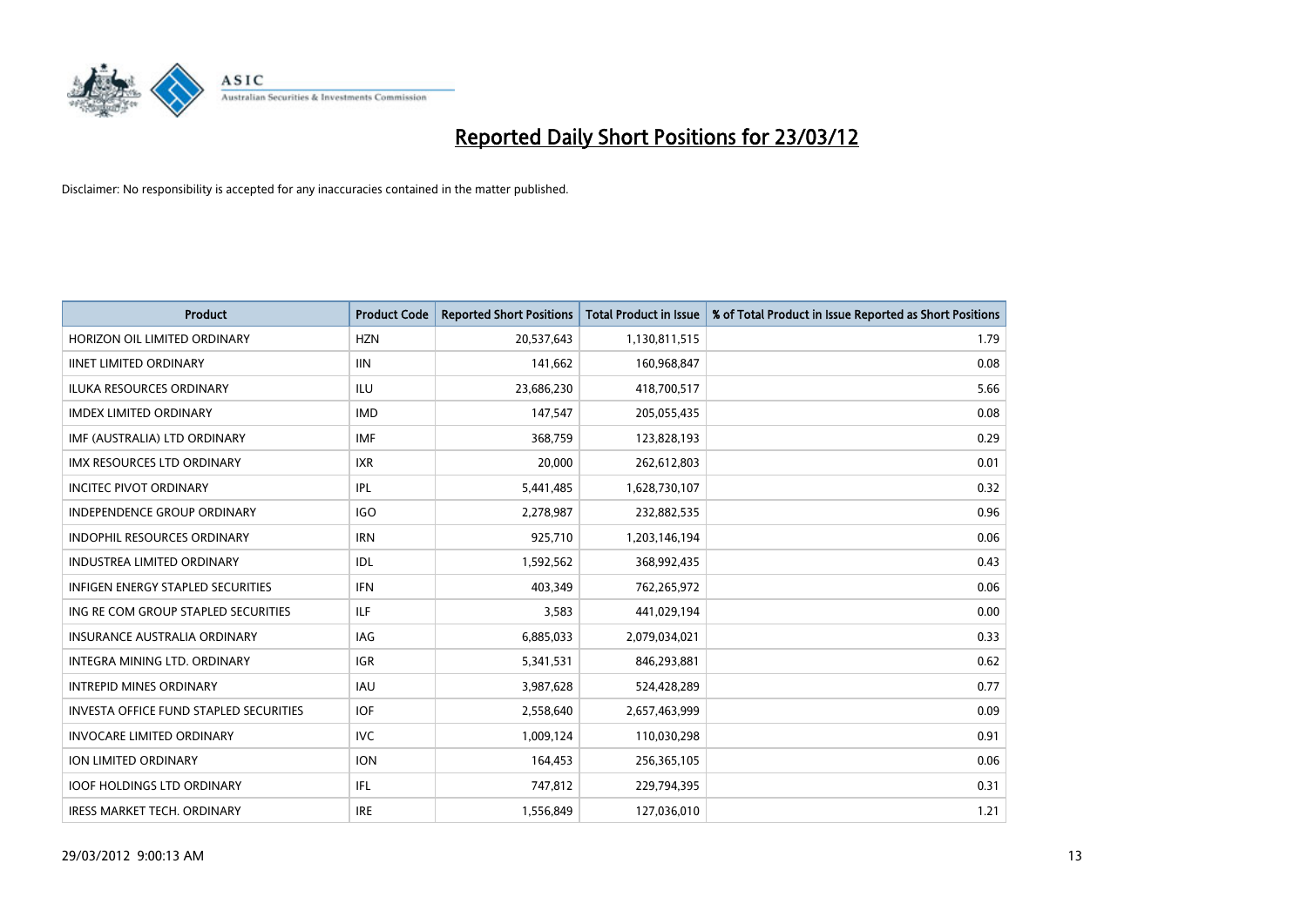

| <b>Product</b>                            | <b>Product Code</b> | <b>Reported Short Positions</b> | <b>Total Product in Issue</b> | % of Total Product in Issue Reported as Short Positions |
|-------------------------------------------|---------------------|---------------------------------|-------------------------------|---------------------------------------------------------|
| <b>IRON ORE HOLDINGS ORDINARY</b>         | <b>IOH</b>          | 37,072                          | 166,137,005                   | 0.02                                                    |
| ISHARES GLOBAL 100 CDI 1:1                | 100                 | 3,153                           | 10,600,000                    | 0.03                                                    |
| ISHARES MSCI AUS 200 ISHARES MSCI AUS 200 | IOZ                 | 43,462                          | 4,352,373                     | 1.00                                                    |
| ISHARES S&P HIGH DIV ISHARES S&P HIGH DIV | <b>IHD</b>          | 99,995                          | 2,903,027                     | 3.44                                                    |
| ISHARES SMALL ORDS ISHARES SMALL ORDS     | <b>ISO</b>          | 719,559                         | 5,703,165                     | 12.62                                                   |
| <b>IVANHOE AUSTRALIA ORDINARY</b>         | <b>IVA</b>          | 2,039,172                       | 552,735,295                   | 0.36                                                    |
| <b>JACKA RESOURCES LTD ORDINARY</b>       | <b>JKA</b>          | 1,493,893                       | 175,465,377                   | 0.85                                                    |
| JAMES HARDIE INDUST CHESS DEPOSITARY INT  | <b>IHX</b>          | 15,358,742                      | 436,643,072                   | 3.47                                                    |
| <b>JAMESON RESOURCES ORDINARY</b>         | <b>JAL</b>          | 1,600,000                       | 154,783,676                   | 1.03                                                    |
| <b>JB HI-FI LIMITED ORDINARY</b>          | <b>JBH</b>          | 22,179,619                      | 98,850,643                    | 22.41                                                   |
| <b>JUPITER MINES ORDINARY</b>             | <b>IMS</b>          | 349                             | 1,806,834,044                 | 0.00                                                    |
| <b>KAGARA LTD ORDINARY</b>                | KZL                 | 5,201,187                       | 798,953,117                   | 0.64                                                    |
| KANGAROO RES LTD ORDINARY                 | <b>KRL</b>          | 120,131                         | 3,434,430,012                 | 0.00                                                    |
| KAROON GAS AUSTRALIA ORDINARY             | <b>KAR</b>          | 1,595,918                       | 221,420,769                   | 0.69                                                    |
| KATHMANDU HOLD LTD ORDINARY               | <b>KMD</b>          | 1,391,100                       | 200,000,000                   | 0.70                                                    |
| <b>KBL MINING LIMITED ORDINARY</b>        | KBL                 | 1,820                           | 240,146,268                   | 0.00                                                    |
| KENTOR GOLD LIMITED ORDINARY              | KGL                 | 17,990                          | 106,209,874                   | 0.02                                                    |
| <b>KEYBRIDGE CAPITAL ORDINARY</b>         | <b>KBC</b>          | 6,000                           | 172,070,564                   | 0.00                                                    |
| KINGSGATE CONSOLID. ORDINARY              | <b>KCN</b>          | 3,703,103                       | 150,876,565                   | 2.45                                                    |
| KINGSROSE MINING LTD ORDINARY             | <b>KRM</b>          | 319,742                         | 276,224,741                   | 0.10                                                    |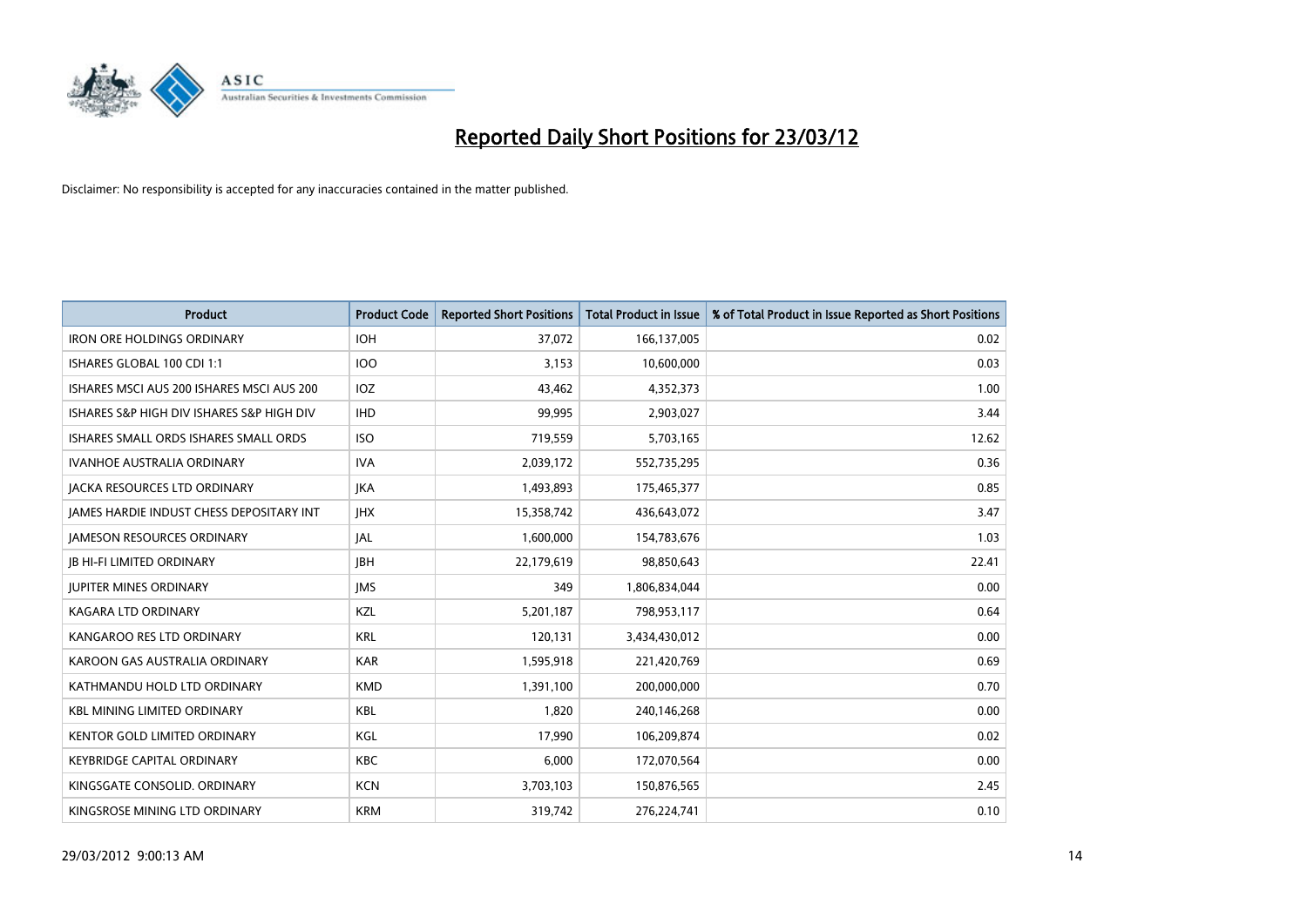

| <b>Product</b>                        | <b>Product Code</b> | <b>Reported Short Positions</b> | <b>Total Product in Issue</b> | % of Total Product in Issue Reported as Short Positions |
|---------------------------------------|---------------------|---------------------------------|-------------------------------|---------------------------------------------------------|
| LEIGHTON HOLDINGS ORDINARY            | LEI                 | 8,017,024                       | 337,087,596                   | 2.36                                                    |
| LEND LEASE GROUP UNIT/ORD STAPLED     | LLC                 | 1,883,178                       | 571,804,090                   | 0.31                                                    |
| LINC ENERGY LTD ORDINARY              | <b>LNC</b>          | 9,904,043                       | 504,487,631                   | 1.92                                                    |
| LYCOPODIUM LIMITED ORDINARY           | <b>LYL</b>          | 1,984                           | 38,655,103                    | 0.01                                                    |
| LYNAS CORPORATION ORDINARY            | <b>LYC</b>          | 139,877,768                     | 1,714,496,913                 | 8.17                                                    |
| M2 TELECOMMUNICATION ORDINARY         | <b>MTU</b>          | 258,453                         | 124,543,385                   | 0.20                                                    |
| <b>MACA LIMITED ORDINARY</b>          | <b>MLD</b>          | 11,989                          | 150,000,000                   | 0.01                                                    |
| <b>MACMAHON HOLDINGS ORDINARY</b>     | <b>MAH</b>          | 2,388,284                       | 738,631,705                   | 0.32                                                    |
| MACO ATLAS ROADS GRP ORDINARY STAPLED | <b>MOA</b>          | 6,098,604                       | 464,279,594                   | 1.30                                                    |
| MACQUARIE GROUP LTD ORDINARY          | <b>MOG</b>          | 8,132,153                       | 348,584,383                   | 2.33                                                    |
| MARENGO MINING ORDINARY               | <b>MGO</b>          | 39,850                          | 1,002,559,863                 | 0.00                                                    |
| <b>MATRIX C &amp; E LTD ORDINARY</b>  | <b>MCE</b>          | 445,622                         | 77,081,507                    | 0.58                                                    |
| MAVERICK DRILLING ORDINARY            | <b>MAD</b>          | 15,383                          | 267,454,286                   | 0.01                                                    |
| MCMILLAN SHAKESPEARE ORDINARY         | <b>MMS</b>          | 33,075                          | 74,523,965                    | 0.03                                                    |
| MCPHERSON'S LTD ORDINARY              | <b>MCP</b>          | 66,663                          | 72,401,758                    | 0.09                                                    |
| MEDUSA MINING LTD ORDINARY            | <b>MML</b>          | 2,828,732                       | 188,903,911                   | 1.48                                                    |
| MELBOURNE IT LIMITED ORDINARY         | MLB                 | 154,479                         | 81,352,178                    | 0.19                                                    |
| MEO AUSTRALIA LTD ORDINARY            | <b>MEO</b>          | 5,733,049                       | 539,913,260                   | 1.07                                                    |
| <b>MERMAID MARINE ORDINARY</b>        | <b>MRM</b>          | 483,163                         | 217,991,983                   | 0.22                                                    |
| MESOBLAST LIMITED ORDINARY            | <b>MSB</b>          | 13,011,662                      | 284,478,361                   | 4.60                                                    |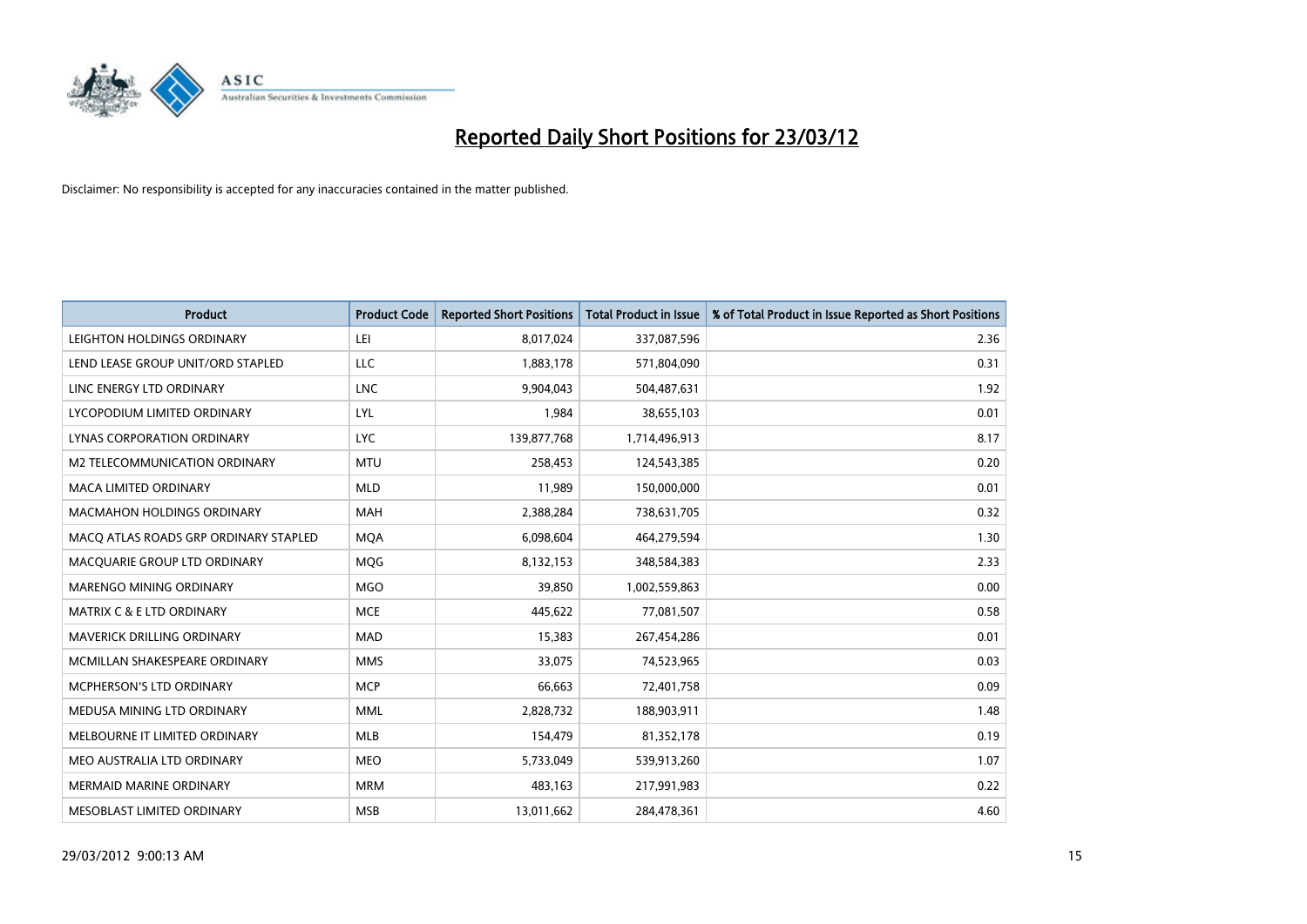

| <b>Product</b>                  | <b>Product Code</b> | <b>Reported Short Positions</b> | <b>Total Product in Issue</b> | % of Total Product in Issue Reported as Short Positions |
|---------------------------------|---------------------|---------------------------------|-------------------------------|---------------------------------------------------------|
| METALS X LIMITED ORDINARY       | <b>MLX</b>          | 592,124                         | 1,320,540,009                 | 0.05                                                    |
| METCASH LIMITED ORDINARY        | <b>MTS</b>          | 30,093,250                      | 771,345,864                   | 3.88                                                    |
| METGASCO LIMITED ORDINARY       | <b>MEL</b>          | 353,715                         | 338,592,672                   | 0.10                                                    |
| METMINCO LIMITED ORDINARY       | <b>MNC</b>          | 719,534                         | 1,749,541,573                 | 0.03                                                    |
| MHM METALS LIMITED ORDINARY     | <b>MHM</b>          | 65,433                          | 104,185,268                   | 0.07                                                    |
| MICLYN EXP OFFSHR ORDINARY      | <b>MIO</b>          | 93,341                          | 278,515,705                   | 0.03                                                    |
| MILTON CORPORATION ORDINARY     | <b>MLT</b>          | 10,900                          | 121,625,655                   | 0.01                                                    |
| MINCOR RESOURCES NL ORDINARY    | <b>MCR</b>          | 1,424,780                       | 194,749,889                   | 0.73                                                    |
| MINERAL DEPOSITS ORDINARY       | <b>MDL</b>          | 212,310                         | 83,538,786                    | 0.25                                                    |
| MINERAL RESOURCES, ORDINARY     | <b>MIN</b>          | 720,507                         | 184,706,489                   | 0.39                                                    |
| MIRABELA NICKEL LTD ORDINARY    | <b>MBN</b>          | 10,206,347                      | 492,516,163                   | 2.07                                                    |
| MIRVAC GROUP STAPLED SECURITIES | <b>MGR</b>          | 9,466,794                       | 3,416,996,915                 | 0.27                                                    |
| MOLOPO ENERGY LTD ORDINARY      | <b>MPO</b>          | 645,969                         | 245,579,810                   | 0.26                                                    |
| MOLY MINES LIMITED ORDINARY     | <b>MOL</b>          | 50,727                          | 384,893,989                   | 0.01                                                    |
| MONADELPHOUS GROUP ORDINARY     | <b>MND</b>          | 1,553,693                       | 88,674,327                    | 1.74                                                    |
| MORTGAGE CHOICE LTD ORDINARY    | <b>MOC</b>          | 2,257,531                       | 120,319,572                   | 1.87                                                    |
| MOUNT GIBSON IRON ORDINARY      | <b>MGX</b>          | 4,651,189                       | 1,082,570,693                 | 0.42                                                    |
| MURCHISON METALS LTD ORDINARY   | <b>MMX</b>          | 4,479,871                       | 450,093,277                   | 0.98                                                    |
| MYER HOLDINGS LTD ORDINARY      | <b>MYR</b>          | 76,910,378                      | 583,384,551                   | 13.17                                                   |
| <b>MYSTATE LIMITED ORDINARY</b> | <b>MYS</b>          | 1,400                           | 86,963,862                    | 0.00                                                    |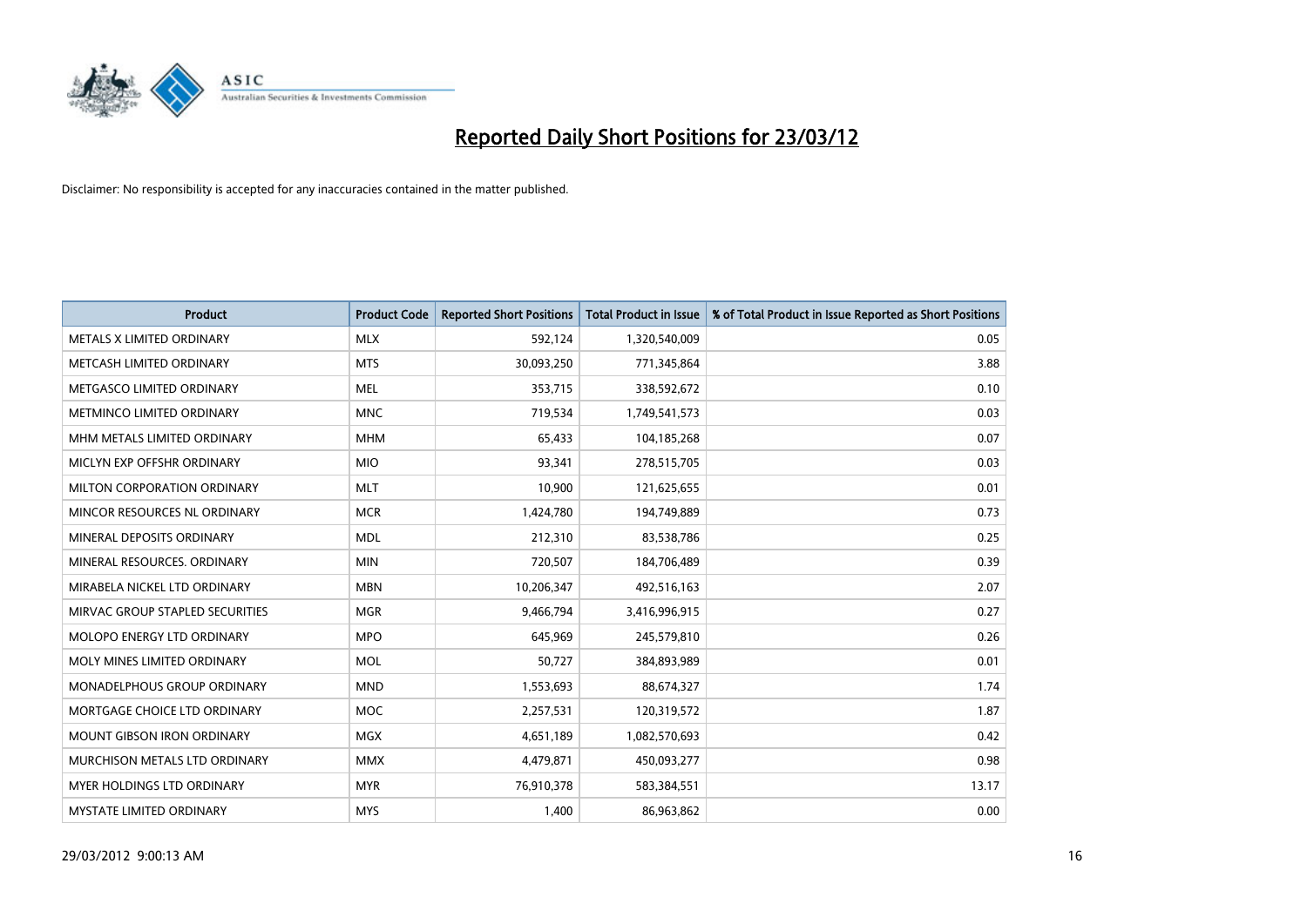

| <b>Product</b>                | <b>Product Code</b> | <b>Reported Short Positions</b> | <b>Total Product in Issue</b> | % of Total Product in Issue Reported as Short Positions |
|-------------------------------|---------------------|---------------------------------|-------------------------------|---------------------------------------------------------|
| NATIONAL AUST, BANK ORDINARY  | <b>NAB</b>          | 16,593,441                      | 2,239,201,841                 | 0.70                                                    |
| NATURAL FUEL LIMITED ORDINARY | <b>NFL</b>          |                                 | 1,121,912                     | 0.00                                                    |
| NAVIGATOR RESOURCES ORDINARY  | <b>NAV</b>          | 500                             | 2,222,216,576                 | 0.00                                                    |
| NAVITAS LIMITED ORDINARY      | <b>NVT</b>          | 5,152,939                       | 375,318,628                   | 1.37                                                    |
| NEON ENERGY LIMITED ORDINARY  | <b>NEN</b>          | 43,496                          | 436,414,518                   | 0.01                                                    |
| NEPTUNE MARINE ORDINARY       | <b>NMS</b>          | 182,253                         | 1,748,545,632                 | 0.01                                                    |
| NEW HOPE CORPORATION ORDINARY | <b>NHC</b>          | 797,959                         | 830,411,534                   | 0.09                                                    |
| NEWCREST MINING ORDINARY      | <b>NCM</b>          | 677,239                         | 764,960,000                   | 0.07                                                    |
| NEWS CORP A NON-VOTING CDI    | <b>NWSLV</b>        | 3,427,315                       | 1,656,080,629                 | 0.20                                                    |
| NEWS CORP B VOTING CDI        | <b>NWS</b>          | 1,912,410                       | 798,520,953                   | 0.26                                                    |
| NEXBIS LIMITED ORDINARY       | <b>NBS</b>          | 63,733                          | 798,356,704                   | 0.01                                                    |
| NEXTDC LIMITED ORDINARY       | <b>NXT</b>          | 225,765                         | 123,533,558                   | 0.18                                                    |
| NEXUS ENERGY LIMITED ORDINARY | <b>NXS</b>          | 642,960                         | 1,326,821,159                 | 0.04                                                    |
| NIB HOLDINGS LIMITED ORDINARY | <b>NHF</b>          | 67,562                          | 444,994,476                   | 0.01                                                    |
| NIDO PETROLEUM ORDINARY       | <b>NDO</b>          | 117,323                         | 1,389,163,151                 | 0.01                                                    |
| NKWE PLATINUM 10C US COMMON   | <b>NKP</b>          | 49                              | 559,651,184                   | 0.00                                                    |
| NOBLE MINERAL RES ORDINARY    | <b>NMG</b>          | 1,612,033                       | 550,620,653                   | 0.30                                                    |
| NORTHERN IRON LTD ORDINARY    | <b>NFE</b>          | 528,785                         | 369,980,113                   | 0.13                                                    |
| NORTHERN STAR ORDINARY        | <b>NST</b>          | 39,709                          | 402,170,706                   | 0.01                                                    |
| NRW HOLDINGS LIMITED ORDINARY | <b>NWH</b>          | 625,819                         | 278,888,011                   | 0.21                                                    |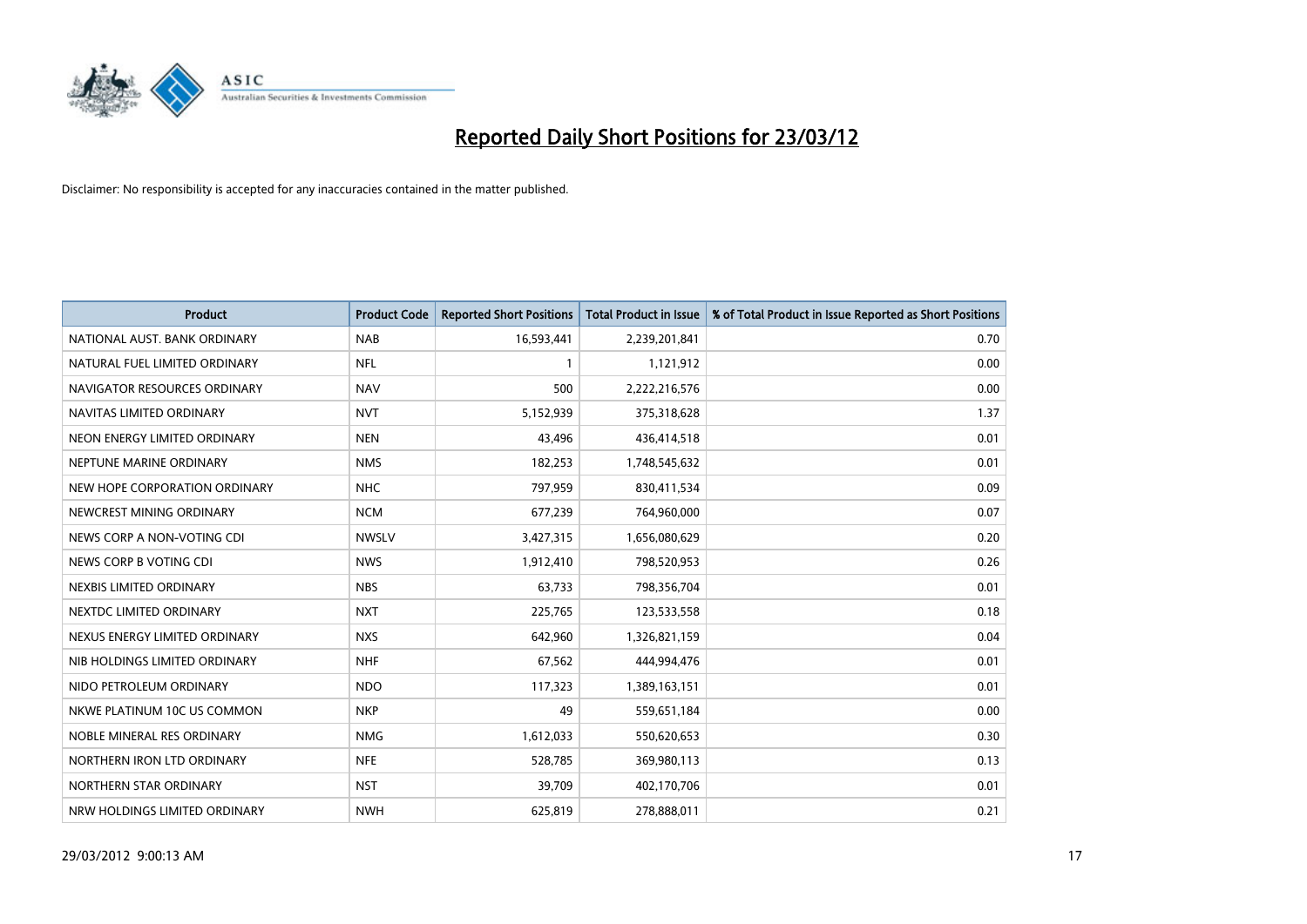

| <b>Product</b>                        | <b>Product Code</b> | <b>Reported Short Positions</b> | <b>Total Product in Issue</b> | % of Total Product in Issue Reported as Short Positions |
|---------------------------------------|---------------------|---------------------------------|-------------------------------|---------------------------------------------------------|
| NUCOAL RESOURCES LTD ORDINARY         | <b>NCR</b>          | 1,256,751                       | 747,499,169                   | 0.17                                                    |
| NUFARM LIMITED ORDINARY               | <b>NUF</b>          | 3,597,436                       | 262,018,057                   | 1.37                                                    |
| OAKTON LIMITED ORDINARY               | <b>OKN</b>          | 823,137                         | 93,800,235                    | 0.88                                                    |
| OCEANAGOLD CORP. CHESS DEPOSITARY INT | <b>OGC</b>          | 754,767                         | 262,827,709                   | 0.29                                                    |
| OCEANIA CAPITAL LTD ORDINARY          | <b>OCP</b>          | 2,500                           | 25,677,757                    | 0.01                                                    |
| OIL SEARCH LTD ORDINARY               | OSH                 | 8,923,267                       | 1,325,155,171                 | 0.65                                                    |
| OM HOLDINGS LIMITED ORDINARY          | OMH                 | 2,542,138                       | 604,105,150                   | 0.42                                                    |
| ONESTEEL LIMITED ORDINARY             | OST                 | 33,918,893                      | 1,342,393,583                 | 2.53                                                    |
| ORICA LIMITED ORDINARY                | ORI                 | 4,509,057                       | 365,007,037                   | 1.23                                                    |
| ORIGIN ENERGY ORDINARY                | <b>ORG</b>          | 5,323,246                       | 1,086,259,494                 | 0.48                                                    |
| OROCOBRE LIMITED ORDINARY             | <b>ORE</b>          | 91,586                          | 103,195,029                   | 0.09                                                    |
| OROTONGROUP LIMITED ORDINARY          | <b>ORL</b>          | 2,752                           | 40,880,902                    | 0.00                                                    |
| OTTO ENERGY LIMITED ORDINARY          | <b>OEL</b>          | 109,204                         | 1,138,290,071                 | 0.01                                                    |
| <b>OZ MINERALS ORDINARY</b>           | OZL                 | 8,467,582                       | 313,266,898                   | 2.72                                                    |
| <b>PACIFIC BRANDS ORDINARY</b>        | <b>PBG</b>          | 5,732,427                       | 912,915,695                   | 0.63                                                    |
| PALADIN ENERGY LTD ORDINARY           | <b>PDN</b>          | 32,171,582                      | 835,645,290                   | 3.86                                                    |
| PANAUST LIMITED ORDINARY              | <b>PNA</b>          | 7,946,961                       | 602,479,854                   | 1.32                                                    |
| PANORAMIC RESOURCES ORDINARY          | PAN                 | 689,183                         | 207,050,710                   | 0.33                                                    |
| PAPERLINX LIMITED ORDINARY            | <b>PPX</b>          | 7,251,294                       | 609,280,761                   | 1.19                                                    |
| PAPILLON RES LTD ORDINARY             | <b>PIR</b>          | 115,533                         | 240,195,284                   | 0.04                                                    |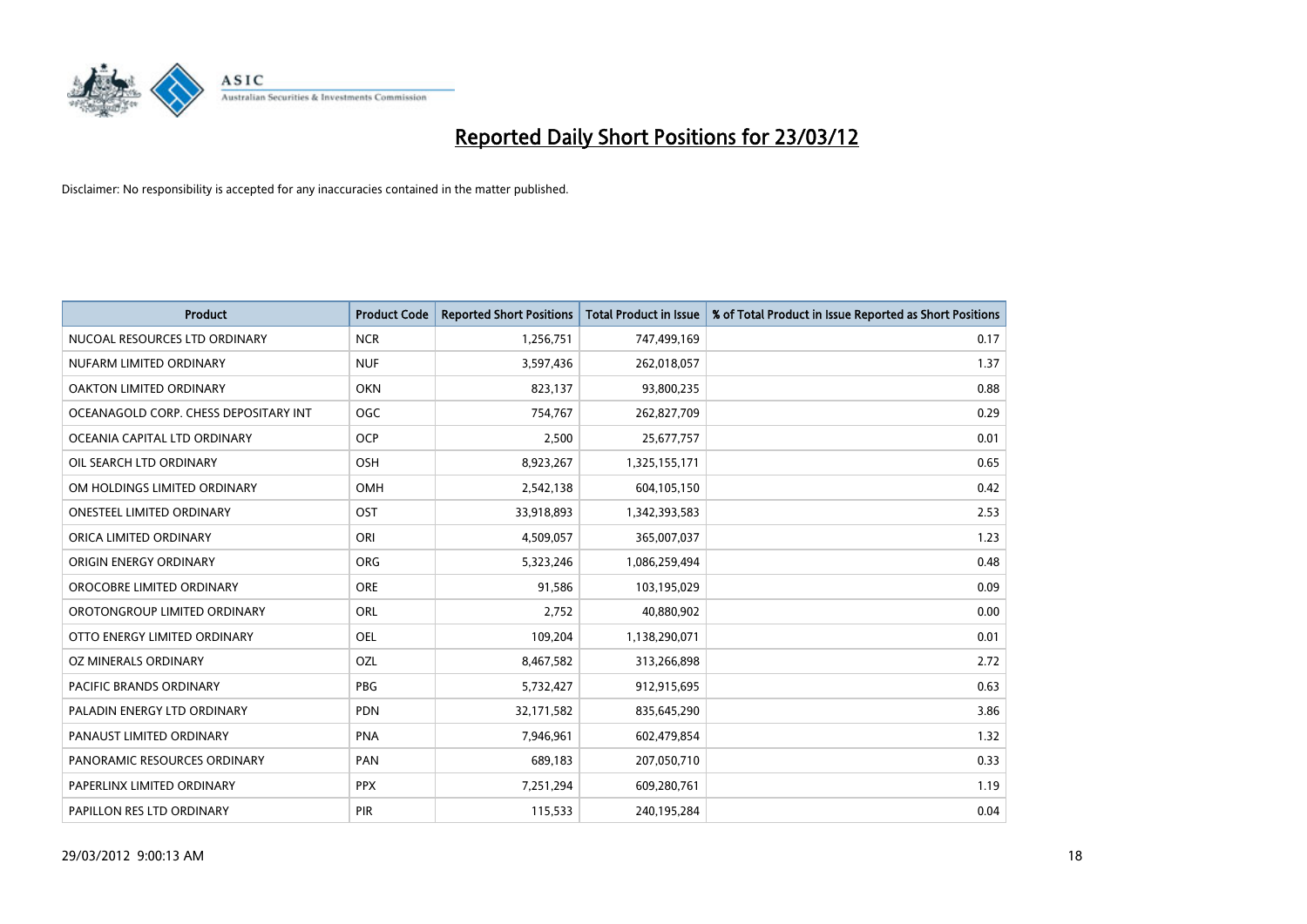

| <b>Product</b>                | <b>Product Code</b> | <b>Reported Short Positions</b> | Total Product in Issue | % of Total Product in Issue Reported as Short Positions |
|-------------------------------|---------------------|---------------------------------|------------------------|---------------------------------------------------------|
| PATTIES FOODS LTD ORDINARY    | PFL                 | 6,001                           | 138,989,223            | 0.00                                                    |
| PEET LIMITED ORDINARY         | <b>PPC</b>          | 746                             | 320,170,604            | 0.00                                                    |
| PENINSULA ENERGY LTD ORDINARY | <b>PEN</b>          | 3,836,398                       | 2,150,533,341          | 0.18                                                    |
| PERILYA LIMITED ORDINARY      | PEM                 | 459,380                         | 769,316,426            | 0.05                                                    |
| PERPETUAL LIMITED ORDINARY    | PPT                 | 2,342,952                       | 41,980,678             | 5.59                                                    |
| PERSEUS MINING LTD ORDINARY   | PRU                 | 6,346,111                       | 457,562,088            | 1.37                                                    |
| PETSEC ENERGY ORDINARY        | <b>PSA</b>          | 223,332                         | 235,283,622            | 0.09                                                    |
| PHARMAXIS LTD ORDINARY        | <b>PXS</b>          | 730,938                         | 305,890,989            | 0.24                                                    |
| PHOSPHAGENICS LTD. ORDINARY   | <b>POH</b>          | 837,672                         | 1,017,565,957          | 0.08                                                    |
| PHOTON GROUP LTD ORDINARY     | PGA                 | 250,510                         | 1,540,886,866          | 0.02                                                    |
| PLATINUM ASSET ORDINARY       | <b>PTM</b>          | 8,468,247                       | 561,347,878            | 1.51                                                    |
| PLATINUM AUSTRALIA ORDINARY   | <b>PLA</b>          | 1,278,464                       | 504,968,043            | 0.24                                                    |
| PLATINUM CAPITAL LTD ORDINARY | <b>PMC</b>          | $\mathbf{1}$                    | 165,776,239            | 0.00                                                    |
| PMI GOLD CORP CDI 1:1         | <b>PVM</b>          | 19,702                          | 58,931,262             | 0.03                                                    |
| PMP LIMITED ORDINARY          | <b>PMP</b>          | 28,630                          | 325,461,328            | 0.01                                                    |
| PORT BOUVARD LIMITED ORDINARY | PBD                 | 6,754                           | 593,868,295            | 0.00                                                    |
| PREMIER INVESTMENTS ORDINARY  | <b>PMV</b>          | 102,531                         | 155,062,831            | 0.05                                                    |
| PRIMA BIOMED LTD ORDINARY     | <b>PRR</b>          | 107,259                         | 1,065,063,388          | 0.01                                                    |
| PRIMARY HEALTH CARE ORDINARY  | <b>PRY</b>          | 11,578,028                      | 500,406,679            | 2.30                                                    |
| PRIME MEDIA GRP LTD ORDINARY  | <b>PRT</b>          | $\overline{2}$                  | 366,330,303            | 0.00                                                    |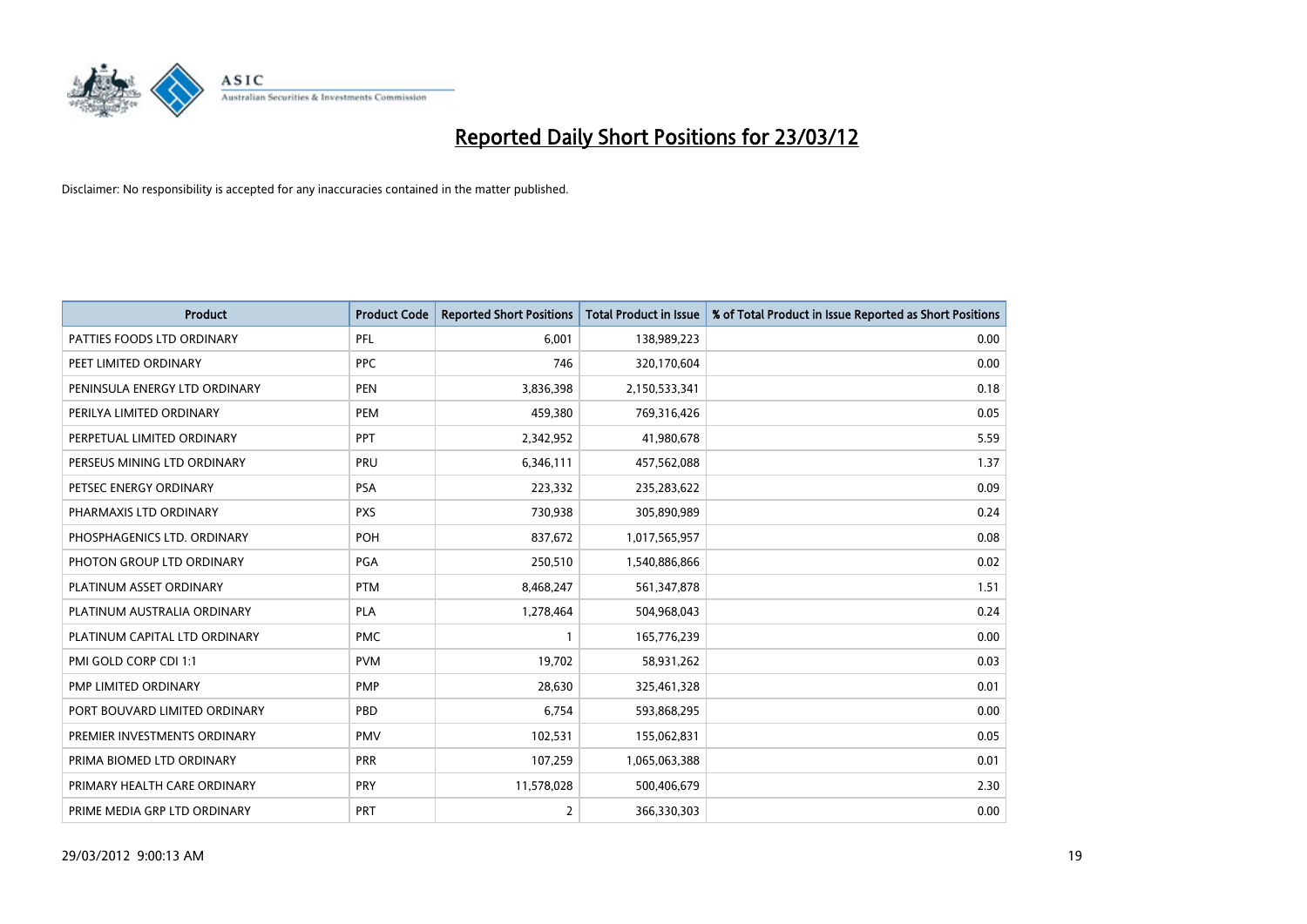

| <b>Product</b>                      | <b>Product Code</b> | <b>Reported Short Positions</b> | <b>Total Product in Issue</b> | % of Total Product in Issue Reported as Short Positions |
|-------------------------------------|---------------------|---------------------------------|-------------------------------|---------------------------------------------------------|
| PRIMEAG AUSTRALIA ORDINARY          | PAG                 | 33,060                          | 266,394,444                   | 0.01                                                    |
| PROGEN PHARMACEUTIC ORDINARY        | PGL                 | 151,596                         | 24,709,097                    | 0.61                                                    |
| PROGRAMMED ORDINARY                 | <b>PRG</b>          | 421,455                         | 118,173,778                   | 0.34                                                    |
| PSIVIDA CORP CDI 1:1                | <b>PVA</b>          | 6,878                           | 8,973,987                     | 0.08                                                    |
| OANTAS AIRWAYS ORDINARY             | QAN                 | 41,942,398                      | 2,265,123,620                 | 1.85                                                    |
| OBE INSURANCE GROUP ORDINARY        | <b>OBE</b>          | 38,237,227                      | 1,157,601,767                 | 3.28                                                    |
| OR NATIONAL LIMITED ORDINARY        | <b>ORN</b>          | 8,406,900                       | 2,440,000,000                 | 0.34                                                    |
| ORXPHARMA LTD ORDINARY              | <b>QRX</b>          | 300                             | 144,459,706                   | 0.00                                                    |
| <b>OUBE LOGISTICS HLDG ORDINARY</b> | <b>QUB</b>          | 1,266,181                       | 907,710,970                   | 0.13                                                    |
| RAMELIUS RESOURCES ORDINARY         | <b>RMS</b>          | 1,049,283                       | 335,775,519                   | 0.30                                                    |
| RAMSAY HEALTH CARE ORDINARY         | <b>RHC</b>          | 1,781,727                       | 202,081,252                   | 0.87                                                    |
| RANGE RESOURCES LTD ORDINARY        | <b>RRS</b>          | 658,681                         | 2,118,880,660                 | 0.03                                                    |
| <b>RCR TOMLINSON ORDINARY</b>       | <b>RCR</b>          | 69,010                          | 134,028,849                   | 0.05                                                    |
| <b>REA GROUP ORDINARY</b>           | <b>REA</b>          | 329,953                         | 131,714,699                   | 0.25                                                    |
| <b>RECKON LIMITED ORDINARY</b>      | <b>RKN</b>          | 809,491                         | 132,839,672                   | 0.61                                                    |
| RED 5 LIMITED ORDINARY              | <b>RED</b>          | 11,458                          | 128,412,536                   | 0.01                                                    |
| RED FORK ENERGY ORDINARY            | <b>RFE</b>          | 7,696                           | 310,229,853                   | 0.00                                                    |
| REDBANK ENERGY LTD ORDINARY         | AEJ                 | 19                              | 786,287                       | 0.00                                                    |
| <b>REED RESOURCES LTD ORDINARY</b>  | <b>RDR</b>          | 268,204                         | 264,742,501                   | 0.10                                                    |
| REGIONAL EXPRESS ORDINARY           | <b>REX</b>          | 10,000                          | 121,254,902                   | 0.01                                                    |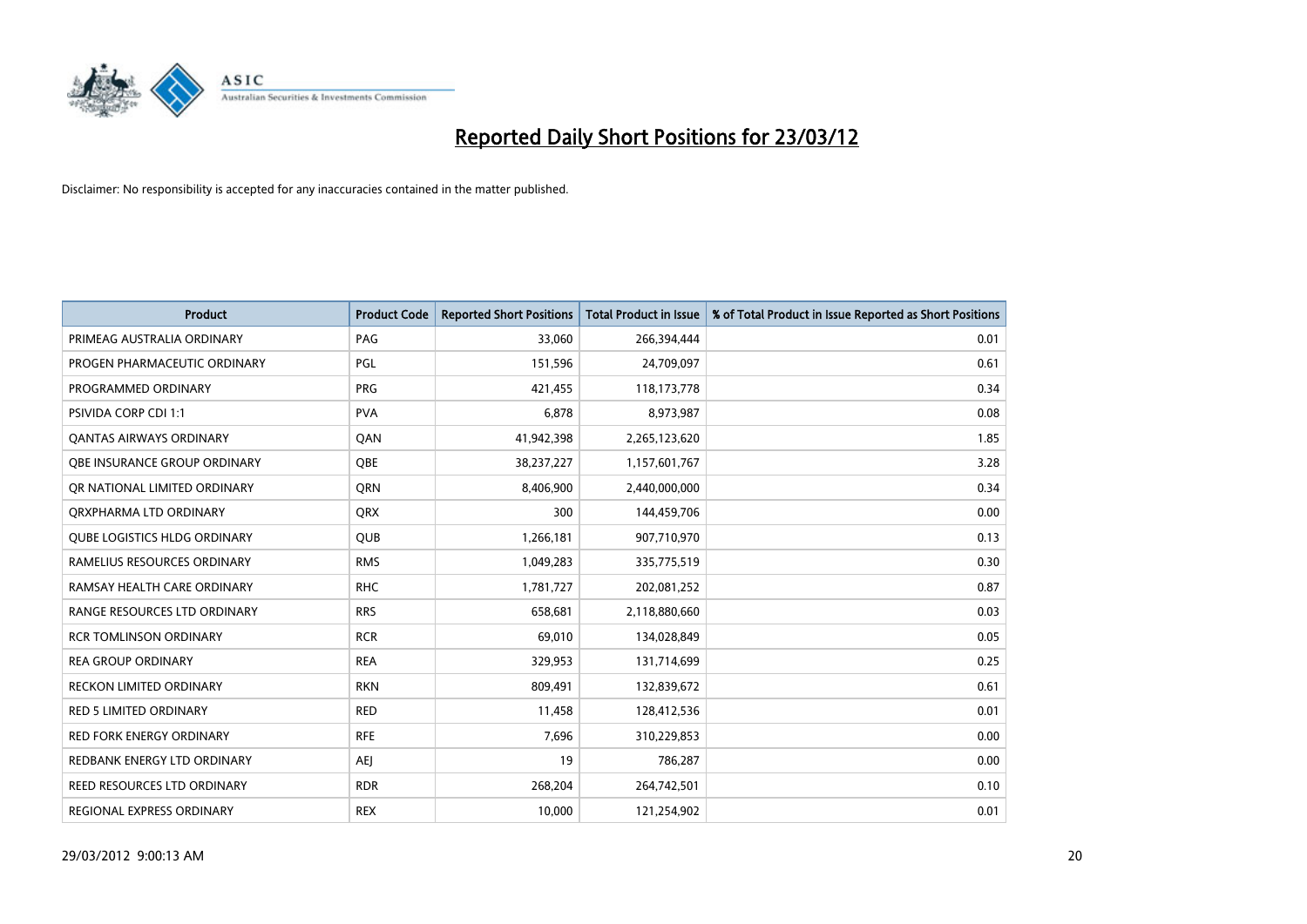

| <b>Product</b>                      | <b>Product Code</b> | <b>Reported Short Positions</b> | <b>Total Product in Issue</b> | % of Total Product in Issue Reported as Short Positions |
|-------------------------------------|---------------------|---------------------------------|-------------------------------|---------------------------------------------------------|
| <b>REGIS RESOURCES ORDINARY</b>     | <b>RRL</b>          | 379,451                         | 449,461,863                   | 0.08                                                    |
| RESMED INC CDI 10:1                 | <b>RMD</b>          | 3,753,772                       | 1,556,242,300                 | 0.24                                                    |
| <b>RESOLUTE MINING ORDINARY</b>     | <b>RSG</b>          | 1,907,136                       | 655,756,462                   | 0.27                                                    |
| RESOURCE AND INVEST. ORDINARY       | <b>RNI</b>          | 62,500                          | 239,841,451                   | 0.03                                                    |
| <b>RESOURCE GENERATION ORDINARY</b> | <b>RES</b>          | 158,584                         | 262,895,652                   | 0.06                                                    |
| REVERSE CORP LIMITED ORDINARY       | <b>REF</b>          | 25,141                          | 92,382,175                    | 0.03                                                    |
| REX MINERALS LIMITED ORDINARY       | <b>RXM</b>          | 412,886                         | 153,847,284                   | 0.26                                                    |
| RHG LIMITED ORDINARY                | <b>RHG</b>          | 31,776                          | 308,483,177                   | 0.01                                                    |
| <b>RIALTO ENERGY ORDINARY</b>       | <b>RIA</b>          | 1,981,863                       | 618,310,224                   | 0.32                                                    |
| <b>RIDLEY CORPORATION ORDINARY</b>  | <b>RIC</b>          | 24,704                          | 307,817,071                   | 0.00                                                    |
| RIO TINTO LIMITED ORDINARY          | <b>RIO</b>          | 20,262,305                      | 435,758,720                   | 4.60                                                    |
| <b>RIVERCITY MOTORWAY STAPLED</b>   | <b>RCY</b>          | 132,000                         | 957,010,115                   | 0.01                                                    |
| ROC OIL COMPANY ORDINARY            | <b>ROC</b>          | 3,103,772                       | 682,506,352                   | 0.46                                                    |
| ROYAL WOLF HOLDINGS ORDINARY        | <b>RWH</b>          | 60,000                          | 100,387,052                   | 0.06                                                    |
| <b>RURALCO HOLDINGS ORDINARY</b>    | <b>RHL</b>          | 12,000                          | 55,019,284                    | 0.02                                                    |
| SAI GLOBAL LIMITED ORDINARY         | SAI                 | 631,916                         | 202,526,641                   | 0.32                                                    |
| SALMAT LIMITED ORDINARY             | <b>SLM</b>          | 67,676                          | 159,802,174                   | 0.04                                                    |
| SAMSON OIL & GAS LTD ORDINARY       | <b>SSN</b>          | 3,337,852                       | 1,758,622,297                 | 0.19                                                    |
| SANDFIRE RESOURCES ORDINARY         | <b>SFR</b>          | 1,053,140                       | 151,152,635                   | 0.71                                                    |
| <b>SANTOS LTD ORDINARY</b>          | <b>STO</b>          | 16,170,625                      | 942,520,812                   | 1.71                                                    |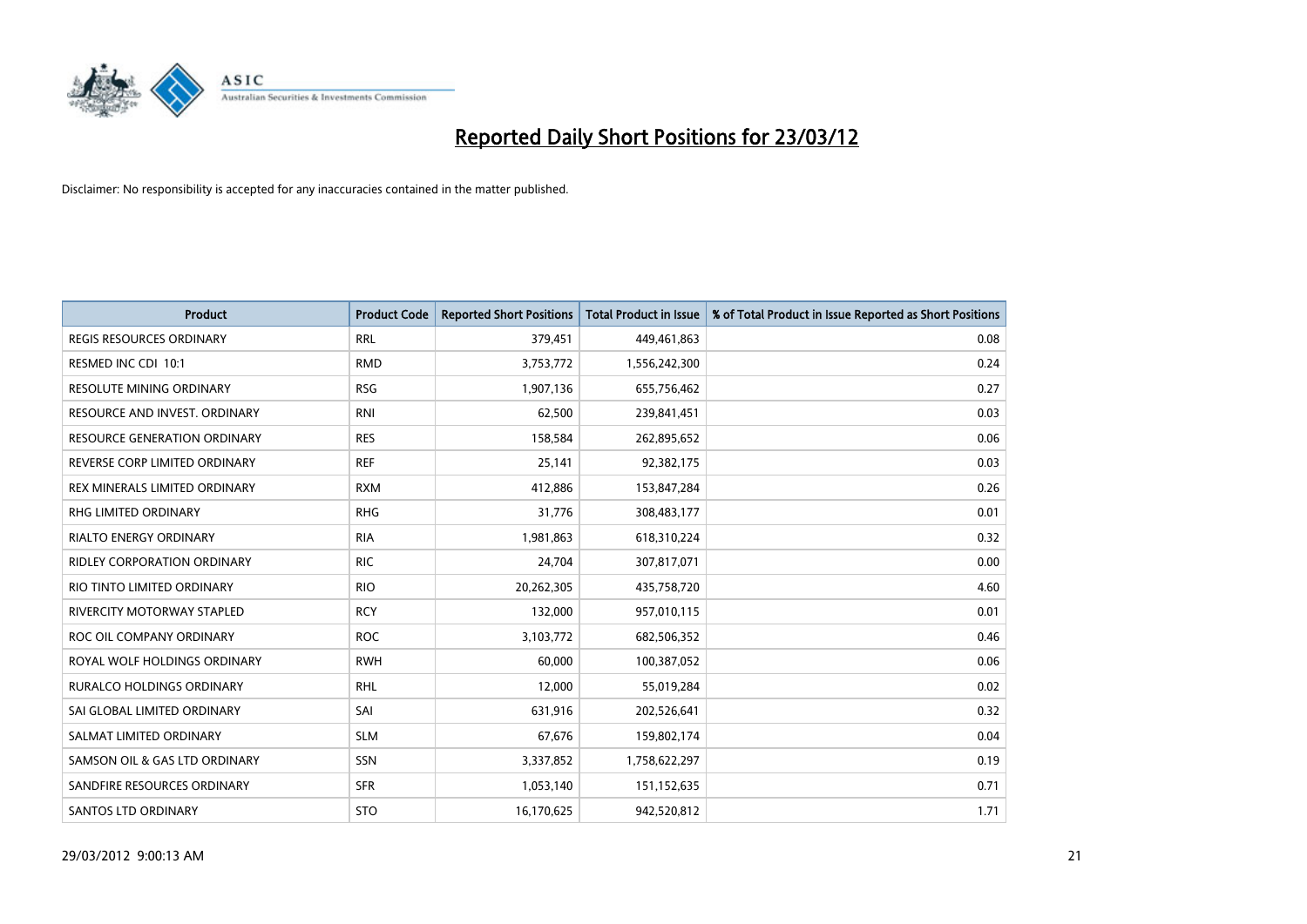

| <b>Product</b>                           | <b>Product Code</b> | <b>Reported Short Positions</b> | <b>Total Product in Issue</b> | % of Total Product in Issue Reported as Short Positions |
|------------------------------------------|---------------------|---------------------------------|-------------------------------|---------------------------------------------------------|
| SARACEN MINERAL ORDINARY                 | <b>SAR</b>          | 488,356                         | 593,993,240                   | 0.09                                                    |
| SEDGMAN LIMITED ORDINARY                 | <b>SDM</b>          | 187,813                         | 212,715,619                   | 0.08                                                    |
| SEEK LIMITED ORDINARY                    | <b>SEK</b>          | 11,461,296                      | 337,101,307                   | 3.39                                                    |
| SELECT HARVESTS ORDINARY                 | <b>SHV</b>          | 415                             | 56,392,664                    | 0.00                                                    |
| SENETAS CORPORATION ORDINARY             | <b>SEN</b>          | 756,999                         | 463,105,195                   | 0.16                                                    |
| SENEX ENERGY LIMITED ORDINARY            | SXY                 | 2,105,743                       | 923,847,416                   | 0.23                                                    |
| SERVCORP LIMITED ORDINARY                | SRV                 | 26,183                          | 98,440,807                    | 0.03                                                    |
| SERVICE STREAM ORDINARY                  | SSM                 | 344,663                         | 283,418,867                   | 0.12                                                    |
| SEVEN GROUP HOLDINGS ORDINARY            | <b>SVW</b>          | 1,095,307                       | 307,410,281                   | 0.34                                                    |
| SEVEN WEST MEDIA LTD ORDINARY            | <b>SWM</b>          | 12,519,561                      | 645,719,542                   | 1.93                                                    |
| SEYMOUR WHYTE LTD ORDINARY               | SWL                 | 30,000                          | 77,829,092                    | 0.04                                                    |
| SIGMA PHARMACEUTICAL ORDINARY            | <b>SIP</b>          | 9,867,420                       | 1,178,626,572                 | 0.85                                                    |
| SILEX SYSTEMS ORDINARY                   | <b>SLX</b>          | 177,846                         | 170,143,997                   | 0.10                                                    |
| SILVER LAKE RESOURCE ORDINARY            | <b>SLR</b>          | 239,870                         | 220,264,064                   | 0.12                                                    |
| SIMS METAL MGMT LTD ORDINARY             | SGM                 | 7,050,149                       | 205,856,443                   | 3.42                                                    |
| SINGAPORE TELECOMM. CHESS DEPOSITARY INT | SGT                 | 6,012,825                       | 176,974,336                   | 3.38                                                    |
| SIRIUS RESOURCES NL ORDINARY             | <b>SIR</b>          | 82,500                          | 150,934,586                   | 0.05                                                    |
| SIRTEX MEDICAL ORDINARY                  | <b>SRX</b>          | 20,060                          | 55,768,136                    | 0.04                                                    |
| SKILLED GROUP LTD ORDINARY               | <b>SKE</b>          | 611,723                         | 233,487,276                   | 0.26                                                    |
| SKY CITY ENTERTAIN. ORDINARY             | <b>SKC</b>          | 1,106,202                       | 576,958,340                   | 0.19                                                    |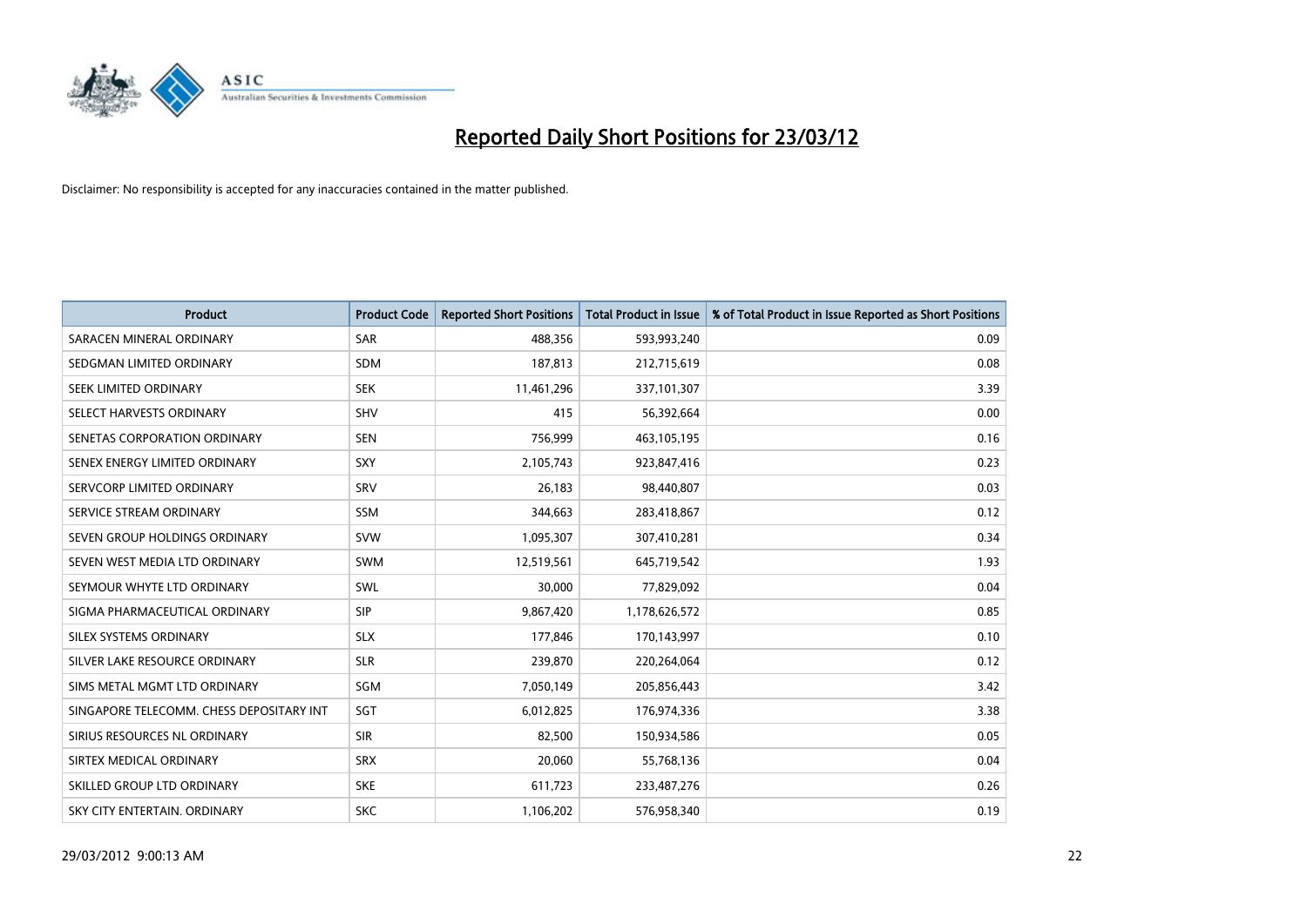

| <b>Product</b>                           | <b>Product Code</b> | <b>Reported Short Positions</b> | <b>Total Product in Issue</b> | % of Total Product in Issue Reported as Short Positions |
|------------------------------------------|---------------------|---------------------------------|-------------------------------|---------------------------------------------------------|
| SMS MANAGEMENT, ORDINARY                 | <b>SMX</b>          | 581,739                         | 68,290,180                    | 0.84                                                    |
| SONIC HEALTHCARE ORDINARY                | <b>SHL</b>          | 5,000,553                       | 389,969,875                   | 1.29                                                    |
| SOUL PATTINSON (W.H) ORDINARY            | SOL                 | 243                             | 239,395,320                   | 0.00                                                    |
| SOUTH BOULDER MINES ORDINARY             | <b>STB</b>          | 32,426                          | 116,232,826                   | 0.02                                                    |
| SP AUSNET STAPLED SECURITIES             | <b>SPN</b>          | 2,451,379                       | 2,896,219,682                 | 0.07                                                    |
| SPARK INFRASTRUCTURE STAPLED NOTE & UNIT | SKI                 | 16,468,011                      | 1,326,734,264                 | 1.24                                                    |
| SPECIALTY FASHION ORDINARY               | SFH                 | 2,468,890                       | 192,086,121                   | 1.29                                                    |
| SPOTLESS GROUP LTD ORDINARY              | <b>SPT</b>          | 878,927                         | 265,454,407                   | 0.33                                                    |
| ST BARBARA LIMITED ORDINARY              | <b>SBM</b>          | 8,468,507                       | 325,615,389                   | 2.59                                                    |
| STANMORE COAL LTD ORDINARY               | <b>SMR</b>          | 17,231                          | 159,973,418                   | 0.01                                                    |
| STARPHARMA HOLDINGS ORDINARY             | <b>SPL</b>          | 183,524                         | 280,772,451                   | 0.06                                                    |
| STH AMERICAN COR LTD ORDINARY            | SAY                 | 9,200                           | 257,785,604                   | 0.00                                                    |
| STHN CROSS MEDIA ORDINARY                | <b>SXL</b>          | 493,658                         | 704,594,449                   | 0.07                                                    |
| STOCKLAND UNITS/ORD STAPLED              | SGP                 | 24,539,333                      | 2,282,906,147                 | 1.06                                                    |
| STRAITS RES LTD. ORDINARY                | SRQ                 | 632,079                         | 373,496,141                   | 0.17                                                    |
| STW COMMUNICATIONS ORDINARY              | SGN                 | 242,589                         | 362,798,351                   | 0.07                                                    |
| SUNCORP GROUP LTD ORDINARY               | <b>SUN</b>          | 12,432,214                      | 1,286,600,980                 | 0.97                                                    |
| SUNDANCE ENERGY ORDINARY                 | <b>SEA</b>          | 561,360                         | 277,098,474                   | 0.20                                                    |
| SUNDANCE RESOURCES ORDINARY              | <b>SDL</b>          | 4,630,607                       | 2,933,534,505                 | 0.16                                                    |
| SUNLAND GROUP LTD ORDINARY               | <b>SDG</b>          | 26,203                          | 201,578,526                   | 0.01                                                    |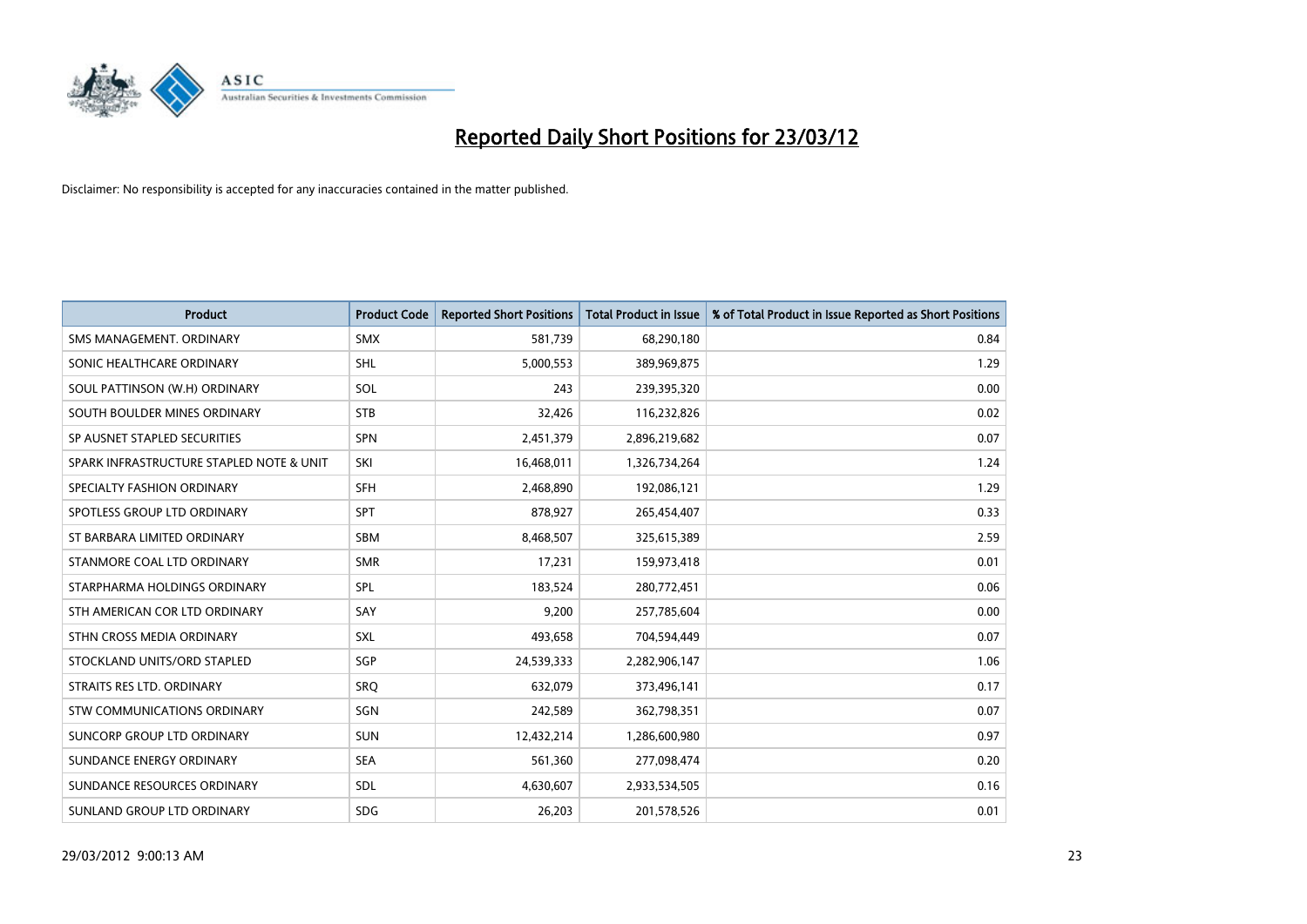

| <b>Product</b>                       | <b>Product Code</b> | <b>Reported Short Positions</b> | <b>Total Product in Issue</b> | % of Total Product in Issue Reported as Short Positions |
|--------------------------------------|---------------------|---------------------------------|-------------------------------|---------------------------------------------------------|
| SUPER RET REP LTD ORDINARY           | <b>SUL</b>          | 1,273,978                       | 195,004,593                   | 0.64                                                    |
| SWICK MINING ORDINARY                | <b>SWK</b>          | 1,548                           | 237,024,970                   | 0.00                                                    |
| SYD AIRPORT STAPLED US PROHIBIT.     | <b>SYD</b>          | 4,546,783                       | 1,861,210,782                 | 0.25                                                    |
| SYMEX HOLDINGS ORDINARY              | <b>SYM</b>          | 6,633                           | 191,593,493                   | 0.00                                                    |
| <b>TABCORP HOLDINGS LTD ORDINARY</b> | <b>TAH</b>          | 9,681,553                       | 712,805,880                   | 1.35                                                    |
| <b>TALENT2 INTERNATION ORDINARY</b>  | <b>TWO</b>          | $\overline{7}$                  | 147,403,701                   | 0.00                                                    |
| TANAMI GOLD NL ORDINARY              | <b>TAM</b>          | 157,885                         | 261,132,677                   | 0.05                                                    |
| TAP OIL LIMITED ORDINARY             | <b>TAP</b>          | 2,758,211                       | 241,295,311                   | 1.14                                                    |
| TASSAL GROUP LIMITED ORDINARY        | <b>TGR</b>          | 16.782                          | 146,304,404                   | 0.00                                                    |
| <b>TATTS GROUP LTD ORDINARY</b>      | <b>TTS</b>          | 17,910,054                      | 1,340,770,798                 | 1.32                                                    |
| TELECOM CORPORATION ORDINARY         | <b>TEL</b>          | 8,672,200                       | 1,925,427,596                 | 0.46                                                    |
| <b>TELSTRA CORPORATION, ORDINARY</b> | <b>TLS</b>          | 28,823,215                      | 12,443,074,357                | 0.23                                                    |
| TEN NETWORK HOLDINGS ORDINARY        | <b>TEN</b>          | 58,119,474                      | 1,045,236,720                 | 5.55                                                    |
| TERANGA GOLD CORP CDI 1:1            | TGZ                 | 176,706                         | 155,865,666                   | 0.09                                                    |
| TEXON PETROLEUM LTD ORDINARY         | <b>TXN</b>          | 22,922                          | 242,539,848                   | 0.01                                                    |
| TFS CORPORATION LTD ORDINARY         | <b>TFC</b>          | 88,126                          | 279,621,829                   | 0.03                                                    |
| THAKRAL HOLDINGS GRP ORDINARY/UNIT   | <b>THG</b>          | $\overline{2}$                  | 585,365,014                   | 0.00                                                    |
| THE REJECT SHOP ORDINARY             | <b>TRS</b>          | 1,213,671                       | 26,071,170                    | 4.64                                                    |
| THINKSMART LIMITED ORDINARY          | <b>TSM</b>          | 234,000                         | 138,432,658                   | 0.17                                                    |
| THOR MINING PLC CHESS DEPOSITARY 1:1 | <b>THR</b>          | 2,307                           | 222,489,120                   | 0.00                                                    |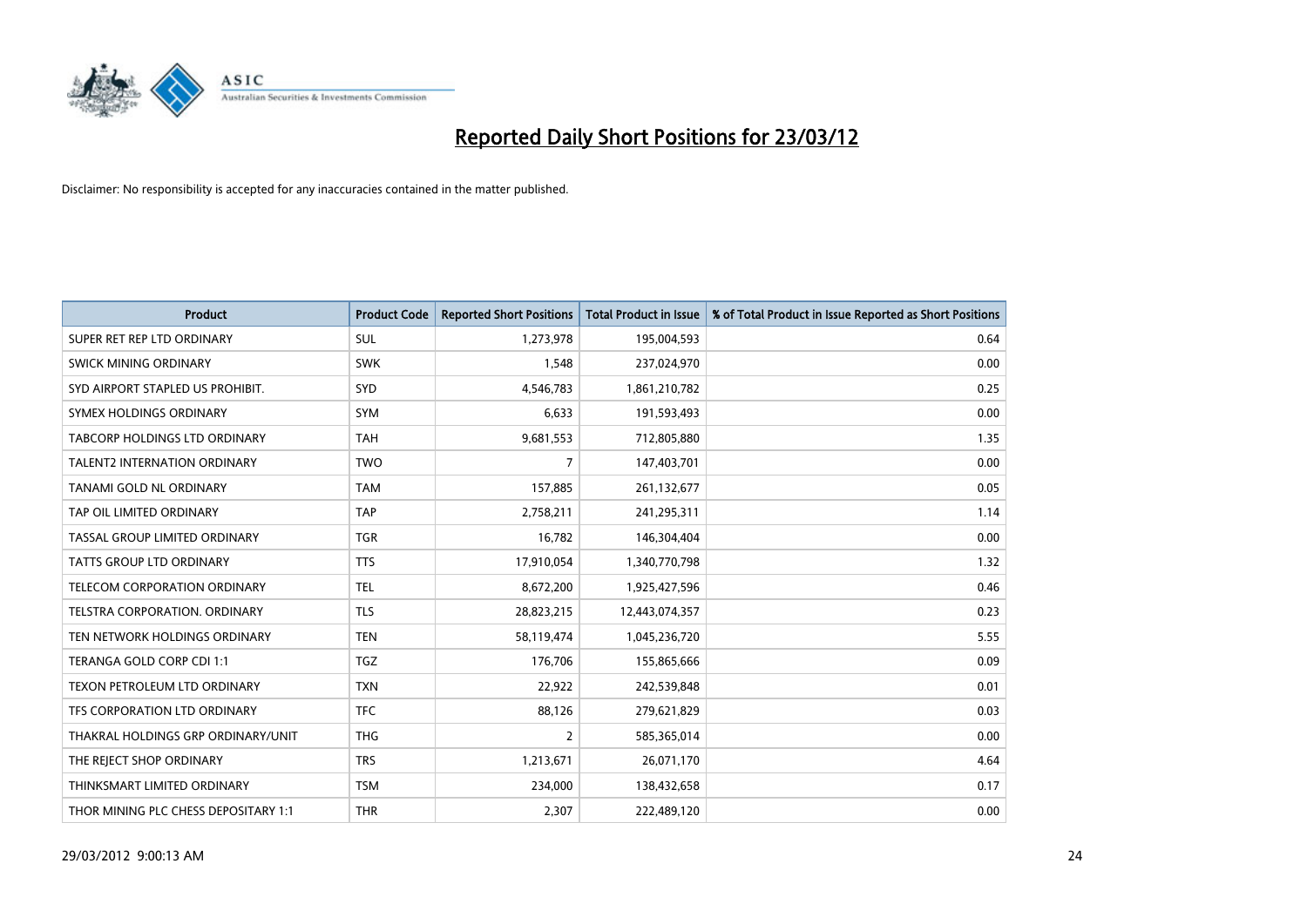

| <b>Product</b>                       | <b>Product Code</b> | <b>Reported Short Positions</b> | <b>Total Product in Issue</b> | % of Total Product in Issue Reported as Short Positions |
|--------------------------------------|---------------------|---------------------------------|-------------------------------|---------------------------------------------------------|
| THORN GROUP LIMITED ORDINARY         | <b>TGA</b>          | 244,559                         | 146,374,703                   | 0.17                                                    |
| TIGER RESOURCES ORDINARY             | <b>TGS</b>          | 2,777,885                       | 671,948,102                   | 0.38                                                    |
| <b>TISHMAN SPEYER UNITS</b>          | <b>TSO</b>          | 38,314                          | 338,440,904                   | 0.01                                                    |
| TNG LIMITED ORDINARY                 | <b>TNG</b>          | 4,321                           | 344,611,705                   | 0.00                                                    |
| TOLL HOLDINGS LTD ORDINARY           | <b>TOL</b>          | 28,784,106                      | 717,133,875                   | 3.98                                                    |
| TORO ENERGY LIMITED ORDINARY         | <b>TOE</b>          | 435,404                         | 1,041,936,676                 | 0.04                                                    |
| <b>TOWER LIMITED ORDINARY</b>        | <b>TWR</b>          | 689,519                         | 266,371,322                   | 0.26                                                    |
| TOX FREE SOLUTIONS ORDINARY          | <b>TOX</b>          | 38,032                          | 114,563,108                   | 0.02                                                    |
| TPG TELECOM LIMITED ORDINARY         | <b>TPM</b>          | 1,004,787                       | 793,808,141                   | 0.13                                                    |
| <b>TRADE ME GROUP ORDINARY</b>       | <b>TME</b>          | 2,082                           | 395,745,510                   | 0.00                                                    |
| TRANSACTION LTD ORDINARY             | <b>TSN</b>          | 91,536                          | 1,780,064,679                 | 0.01                                                    |
| <b>TRANSFIELD SERVICES ORDINARY</b>  | <b>TSE</b>          | 3,180,860                       | 542,977,583                   | 0.58                                                    |
| TRANSPACIFIC INDUST, ORDINARY        | <b>TPI</b>          | 3,670,113                       | 1,578,209,025                 | 0.22                                                    |
| TRANSURBAN GROUP TRIPLE STAPLED SEC. | TCL                 | 5,173,014                       | 1,458,321,112                 | 0.35                                                    |
| TREASURY WINE ESTATE ORDINARY        | <b>TWE</b>          | 14,803,535                      | 647,227,144                   | 2.29                                                    |
| TRINITY GROUP STAPLED SECURITIES     | <b>TCO</b>          | 3,419                           | 193,235,631                   | 0.00                                                    |
| TROY RESOURCES LTD ORDINARY          | <b>TRY</b>          | 386,307                         | 88,965,149                    | 0.44                                                    |
| UGL LIMITED ORDINARY                 | UGL                 | 4,847,526                       | 166,315,038                   | 2.91                                                    |
| UNILIFE CORPORATION CDI 6:1          | <b>UNS</b>          | 37,981                          | 263,797,950                   | 0.00                                                    |
| UXC LIMITED ORDINARY                 | <b>UXC</b>          | 2,070                           | 304,995,791                   | 0.00                                                    |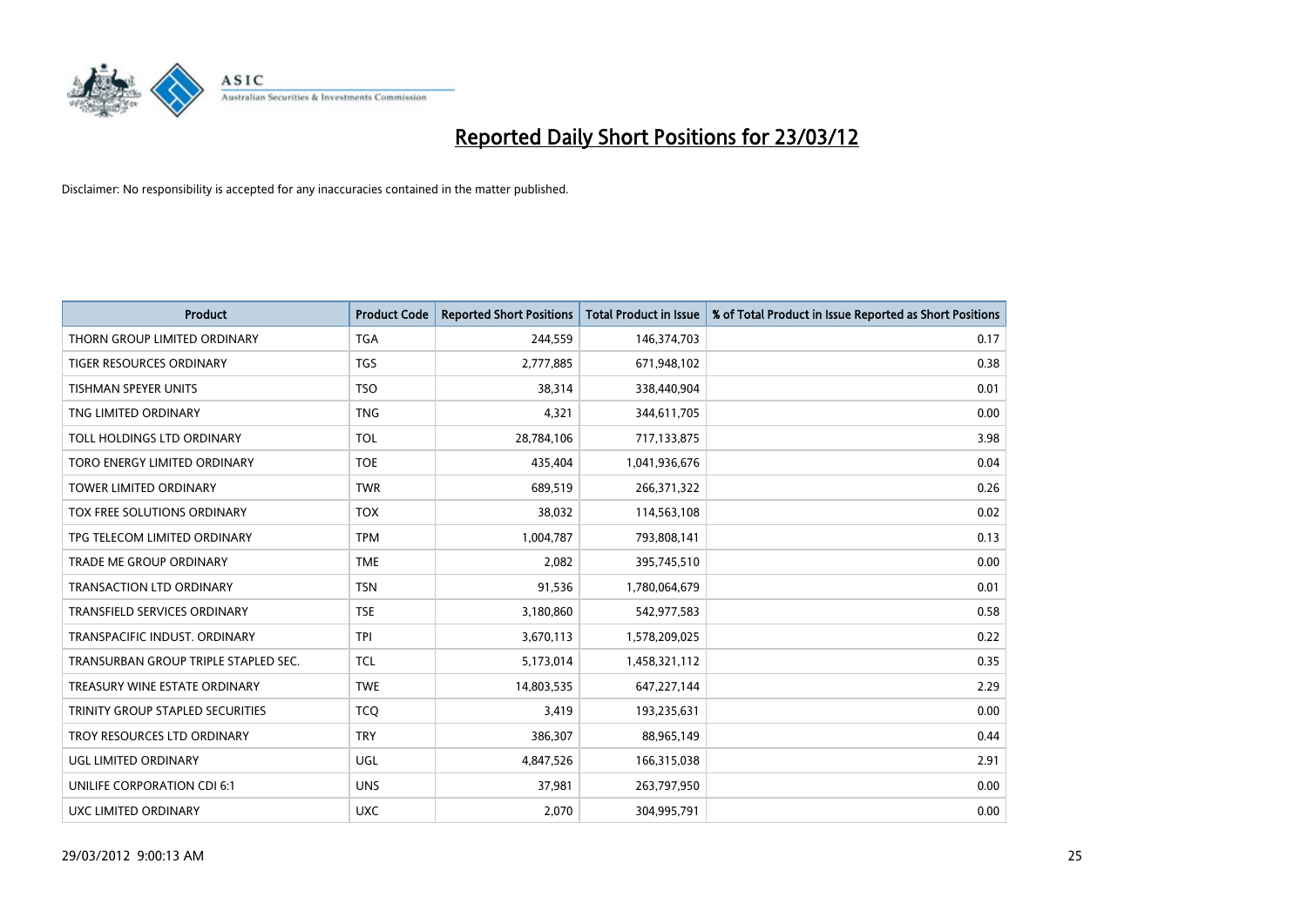

| <b>Product</b>                         | <b>Product Code</b> | <b>Reported Short Positions</b> | <b>Total Product in Issue</b> | % of Total Product in Issue Reported as Short Positions |
|----------------------------------------|---------------------|---------------------------------|-------------------------------|---------------------------------------------------------|
| <b>VDM GROUP LIMITED ORDINARY</b>      | <b>VMG</b>          | 11,116                          | 933,744,276                   | 0.00                                                    |
| <b>VENTURE MINERALS ORDINARY</b>       | <b>VMS</b>          | 259,422                         | 232,468,592                   | 0.11                                                    |
| <b>VIEW RESOURCES LTD ORDINARY</b>     | <b>VRE</b>          | 1,760                           | 881,953,670                   | 0.00                                                    |
| VIRGIN AUS HLDG LTD ORDINARY           | <b>VAH</b>          | 4,239,609                       | 2,210,197,600                 | 0.18                                                    |
| <b>VITA GROUP LTD ORDINARY</b>         | <b>VTG</b>          | 75,190                          | 142,499,800                   | 0.05                                                    |
| VITERRA INC CDI 1:1                    | <b>VTA</b>          | 3,836                           | 68,629,939                    | 0.01                                                    |
| <b>WATPAC LIMITED ORDINARY</b>         | <b>WTP</b>          | 24,753                          | 184,332,526                   | 0.00                                                    |
| <b>WDS LIMITED ORDINARY</b>            | <b>WDS</b>          | 1,532                           | 144,740,614                   | 0.00                                                    |
| <b>WEBJET LIMITED ORDINARY</b>         | <b>WEB</b>          | 129,063                         | 72,584,641                    | 0.17                                                    |
| <b>WESFARMERS LIMITED ORDINARY</b>     | <b>WES</b>          | 26,946,822                      | 1,006,485,848                 | 2.66                                                    |
| WESFARMERS LIMITED PARTIALLY PROTECTED | <b>WESN</b>         | 4,076,460                       | 150,586,314                   | 2.70                                                    |
| <b>WESTERN AREAS NL ORDINARY</b>       | <b>WSA</b>          | 9,367,696                       | 179,735,899                   | 5.20                                                    |
| WESTERN DESERT RES. ORDINARY           | <b>WDR</b>          | 948                             | 218,719,203                   | 0.00                                                    |
| WESTFIELD GROUP ORD/UNIT STAPLED SEC   | <b>WDC</b>          | 16,930,996                      | 2,308,988,539                 | 0.72                                                    |
| WESTFIELD RETAIL TST UNIT STAPLED      | <b>WRT</b>          | 39,013,335                      | 3,054,166,195                 | 1.26                                                    |
| <b>WESTPAC BANKING CORP ORDINARY</b>   | <b>WBC</b>          | 53,229,030                      | 3,054,145,471                 | 1.70                                                    |
| WHITE ENERGY COMPANY ORDINARY          | <b>WEC</b>          | 2,738,632                       | 316,104,241                   | 0.86                                                    |
| WHITEHAVEN COAL ORDINARY               | <b>WHC</b>          | 7,774,889                       | 496,245,083                   | 1.57                                                    |
| WHK GROUP LIMITED ORDINARY             | <b>WHG</b>          | 34,535                          | 265,200,652                   | 0.01                                                    |
| <b>WILDHORSE ENERGY ORDINARY</b>       | <b>WHE</b>          | 26,413                          | 250,928,627                   | 0.01                                                    |